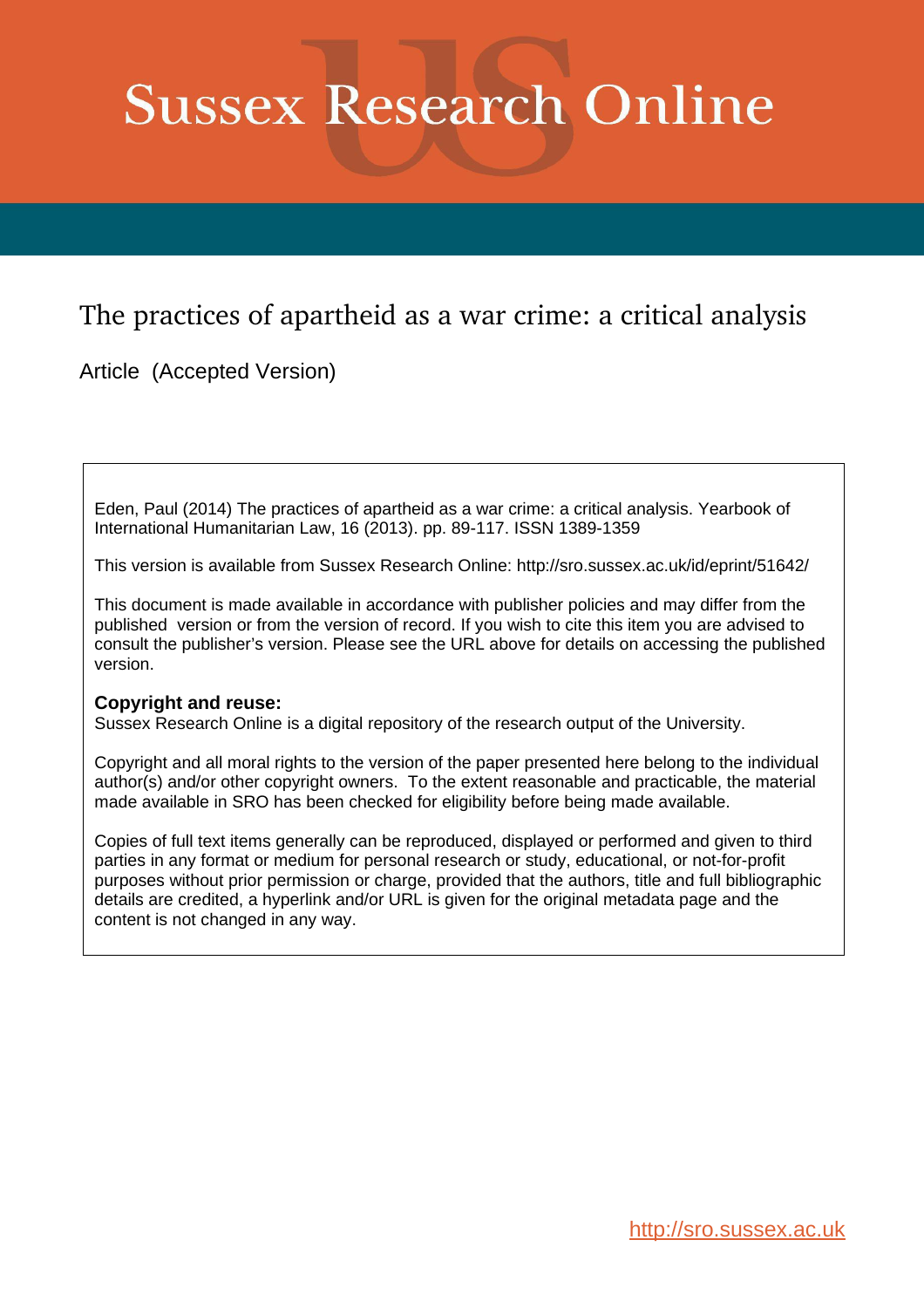## **Chapter 5 The Practices of Apartheid as a War Crime: A Critical Analysis**

## **Paul Eden\***

## **Abstract**

The human suffering caused by the political ideology of apartheid in South Africa during the Apartheid era (1948-1994) prompted worldwide condemnation and a variety of diplomatic and legal responses. Amongst these responses was the attempt to have apartheid recognised both as a crime against humanity in the 1973 Apartheid Convention as well as a war crime in Article 85(4)(c) of Additional Protocol I. This article examines the origins, nature and current status of the practices of apartheid as a war crime and its possible application to the Israeli-Palestinian conflict.

## **Keywords**

Apartheid, war crimes, crimes against humanity, international criminal law, Additional Protocol I (AP I), the Statute of the International Criminal Court (the ICC Statute), the ICRC Customary International Humanitarian Law Project, the Israeli-Palestinian conflict, the principle of legality (*nullum crimen, nulla poena sine lege*)

## **Contents**

5.1 Introduction

5.2 The Inclusion of the "Practices of A*partheid*" in the List of Grave Breaches of AP I

- 5.2.1 Introduction
- 5.2.2 The pressure to include the "practices of apartheid" in the list of grave breaches
- 5.2.3 Criticism of the inclusion of the "practices of apartheid" in the list of grave breaches during the drafting process
- 5.2.4 Article  $85(4)(c)$  of AP I commentary and criticism
- 5.2.5 Conclusion
- 5.3 The ICC Statute and the Crime of Apartheid
- 5.3.1 Introduction
- 5.3.2 The inclusion of the crime of apartheid as a crime against humanity
- 5.3.3 Apartheid as a war crime and the ICC Statute
- 5.3.4 Conclusion
- 5.4 The ICRC's Customary International Humanitarian Law Project
- 5.5 Israel and the Crime of Apartheid
- 5.5.1 Introduction
- 5.5.2 Israel and the apartheid paradigm the legal dimensions
- 5.5.3 The importance of distinguishing between civil and criminal obligations
- 5.5.4 Conclusion

<sup>1</sup> \* Lecturer in Law, University of Sussex. I would like to acknowledge the support and encouragement that I received from a number of friends and colleagues including Craig Barker, Jo Bridgeman, Christine Byron, Rob Cryer, John Dugard, Charles Garraway, Matthew Happold, Michael Kearney, Christophe Paulussen and Yael Ronen. Their support should not, however, be understood as agreement with the views expressed in this article.

\_\_\_\_\_\_\_\_\_\_\_\_\_\_\_\_\_\_\_\_\_\_\_\_\_\_\_\_ P. Eden, University of Sussex, Brighton, BN1 9QE, United Kingdom Email: [p.a.eden@sussex.ac.uk](mailto:p.a.eden@sussex.ac.uk)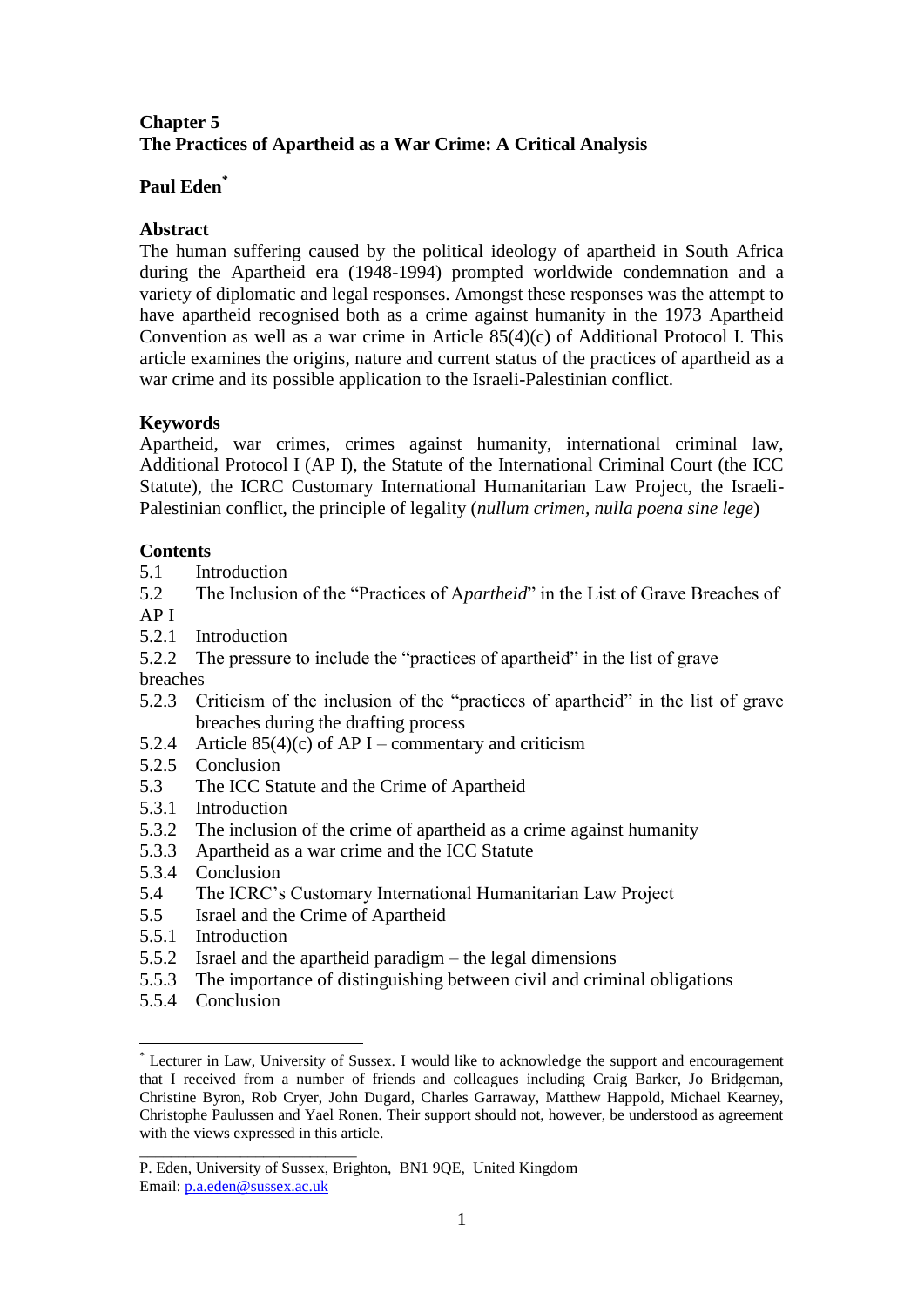- 5.6 Assessing the Customary Status of the Crime of Apartheid
- 5.6.1 Introduction
- 5.6.2 The customary status of the 1973 Apartheid Convention
- 5.6.3 The customary status of Article 85(4)(c) of AP I

5.6.4 The customary status of the crime of apartheid as a crime against humanity in the ICC Statute

- 5.6.5 The crime of apartheid and the problem of legality
- 5.7 Conclusion

References

#### **5.1 Introduction**

The term "apartheid" is derived from the Afrikaans word for apartness or separation. It is most commonly used to denote the policy of racial classification and segregation practised in South Africa between  $1948$  and  $1994<sup>1</sup>$ . The denial of basic human and political rights that the South African policy of apartheid entailed prompted worldwide condemnation as well as a variety of diplomatic and legal responses. Amongst these responses were the drafting of an international convention declaring that "apartheid is a crime against humanity" in  $1973<sup>2</sup>$  and the inclusion of the "practices of *apartheid*" in the list of grave breaches contained in Article 85 of Additional Protocol I (AP I) in  $1977<sup>3</sup>$ 

The focus of this chapter is a critical examination of the origins, nature and current status of the practices of apartheid as a war crime. The current status of apartheid as a crime against humanity will also be considered but more briefly and largely only in so far as it is relevant to the question of its possible application to the Israeli-Palestinian conflict. <sup>4</sup> Although the ending of apartheid in South Africa in 1994 might be thought to have consigned both the concept and the attempts to criminalise it to history, apartheid was included as a crime against humanity in the 1998 Statute of the International Criminal Court (ICC Statute).<sup>5</sup> Further, the obligation, contained in Article 86(1) of AP I, requiring parties to repress grave breaches of the Protocol has ensured that the war crime of the "practices of *apartheid*" has been incorporated into the domestic criminal law of many countries<sup>6</sup> and the demise of apartheid in South Africa has not changed this. Finally, the increasing (but contested) application of the term apartheid to Israeli law and practice in the Occupied Palestinian Territories (OPT) raises the possibility of individual criminal prosecutions in this context.

<sup>&</sup>lt;sup>1</sup> See generally Guelke 2005; Dubow 2014.

<sup>&</sup>lt;sup>2</sup> Article I of the International Convention on the Suppression and Punishment of the Crime of Apartheid, opened for signature 30 November 1973, 1015 UNTS 243 (entered into force 18 July 1976) (Apartheid Convention).

 $3$  Article 85(4)(c) of the Protocol Additional to the Geneva Conventions of 12 August 1949, and Relating to the Protection of Victims of International Armed Conflicts, opened for signature 12 December 1977, 1125 UNTS 3 (entered into force 7 December 1978) (hereinafter: API).

<sup>&</sup>lt;sup>4</sup> For detailed consideration of the origins and current status of apartheid as a crime against humanity see, e.g., Clark 2008; Dugard 2012; Bultz 2013; Eden 2014.

 $<sup>5</sup>$  Article 7(1)(j) of the Statute of the International Criminal Court, opened for signature 17 July 1998,</sup> 2178 UNTS 3 (entered into force 1 July 2002) (hereinafter: ICC Statute).

<sup>&</sup>lt;sup>6</sup> The "practices of *apartheid*" have been a war crime in the United Kingdom since 20 July 1998, the date of the coming into force of the UK Geneva Conventions (Amendment) Act 1995, section 1(3) amending the UK Geneva Conventions Act 1957.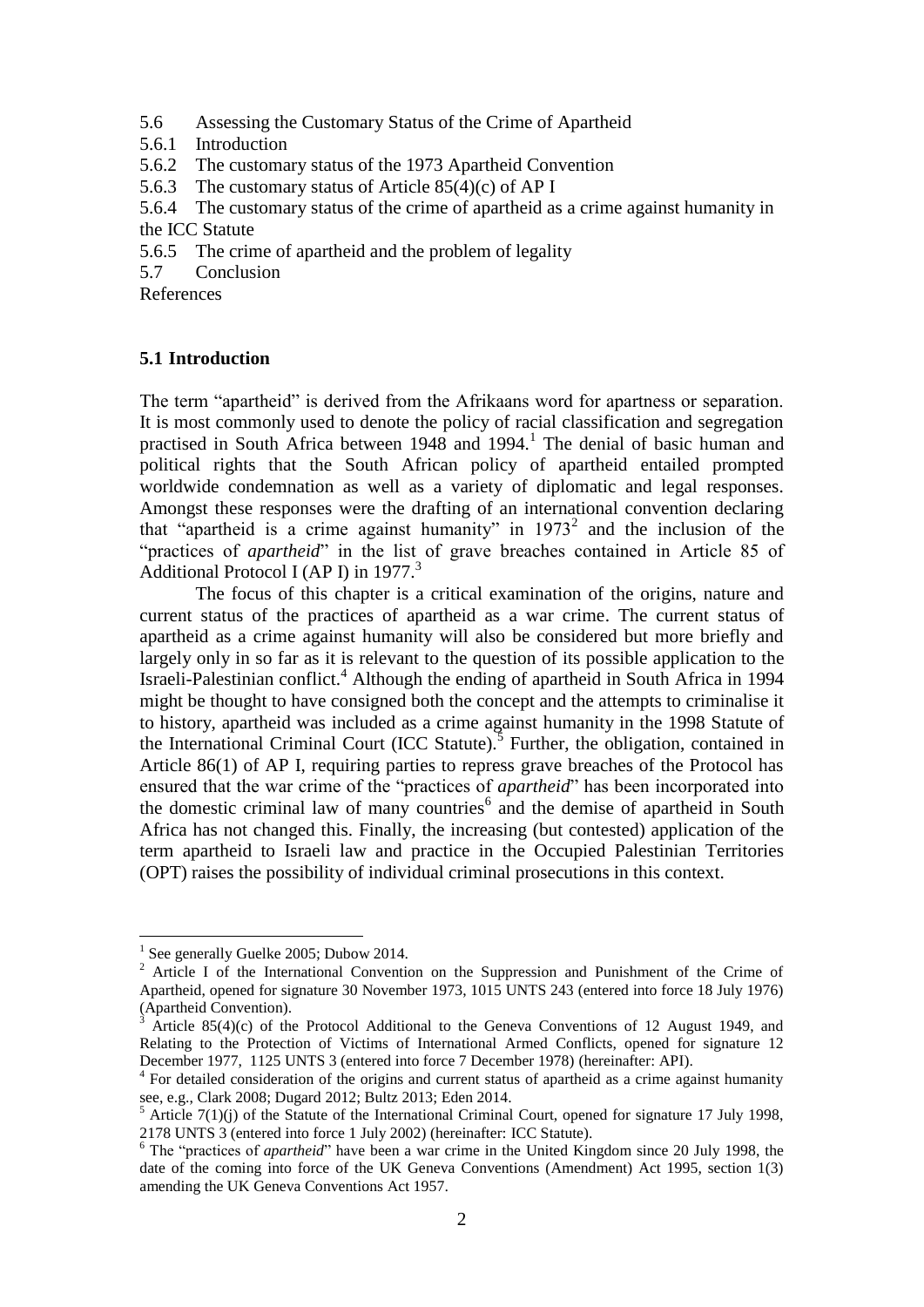Section 5.2 examines the inclusion of the "practices of *apartheid*" in the list of grave breaches of AP I. It details the criticism levelled against the inclusion of the "practices of *apartheid*" in the list of grave breaches of AP I. Section 5.3 addresses the process of inclusion of apartheid in the ICC Statute with particular emphasis on the failure to include the practices of apartheid in the list of war crimes. Section 5.4 criticises the inclusion of "[t]he practice of apartheid" in the list of customary international humanitarian law crimes by the International Committee of the Red Cross (ICRC) on the basis that the evidence relied upon relates almost exclusively to state practice declaring apartheid to be a crime against humanity. Section 5.5 asserts that the possible liability of individual Israeli citizens for carrying out policies that fall within the agreed definition of apartheid will depend on the customary status of the various international attempts to criminalise apartheid. The importance of distinguishing between the civil obligations of states and the potential criminal liability of individuals is also stressed. Section 5.6 assesses the customary status of the crime of apartheid as both a crime against humanity and as a war crime paying special attention to the principle of legality (*nullum crimen, nulla poena sine lege*). Section 5.7 concludes by stating that, even if the customary status of the crime of apartheid remains in doubt, the customary status of persecution on racial grounds and the other inhumane acts required to enforce any policy of systematic racial discrimination (whether characterised as apartheid or not) does not.

## **5.2 The Inclusion of the "Practices of A***partheid***" in the List of Grave Breaches of AP I**

## *5.2.1 Introduction*

The debate over the inclusion of the "practices of *apartheid*" in the list of grave breaches of AP I is indicative of the longstanding tensions between the diplomatic and legal agendas of First World countries and Third World and Eastern Bloc states. These tensions compromised some aspects of the drafting of AP I and the inclusion of the "practices of *apartheid*" in the list of grave breaches has been singled out for criticism in this regard. Equally problematic is that the clash between the deep-rooted ideological convictions of the negotiating parties has resulted in what Professor Yoram Dinstein has referred to as a "'Great Schism' separating the Contracting Parties of Additional Protocol I from some key players in the international arena led by the US".<sup>7</sup> This section examines the process by which the "practices of *apartheid*" were included in the list of grave breaches in AP I and the criticism levelled against this inclusion of the "practices of *apartheid*".

## *5.2.2 The pressure to include the "practices of apartheid" in the list of grave breaches*

The initial ICRC draft (Article 74) merely extended the application of the provisions of the 1949 Geneva Conventions relating to the repression of breaches to the persons and objects falling within the protection of AP I. As early as the First Session of the Diplomatic Conference in March 1974, the Democratic Republic of Vietnam proposed a number of draft amendments to the ICRC's draft AP I including a proposal to add "[t]he continued existence of colonial regimes, the practice of apartheid and all forms of racial discrimination" to the list of international crimes

 $<sup>7</sup>$  Dinstein 2010, p 295.</sup>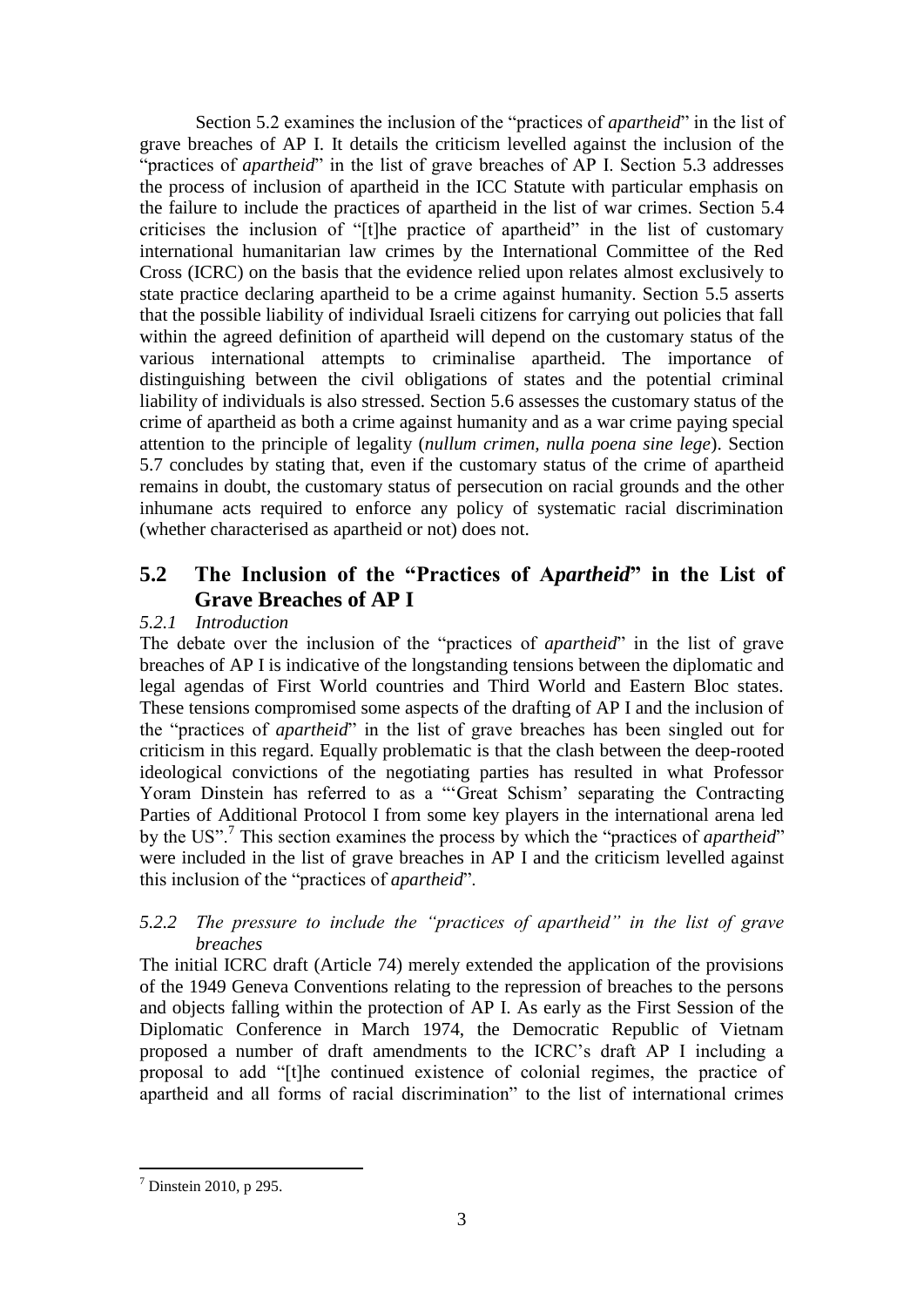defined in international law since the Judgment of the Nuremberg International Military Tribunal.<sup>8</sup>

On 23 April 1976, during the debate on the discussion of the repression of breaches of the proposed AP I, the representative of the Byelorussian Soviet Socialist Republic made reference to the Apartheid Convention as an example of a crime against humanity that had been developed since the adoption of the Geneva Conventions of 1949.<sup>9</sup> The representatives of the Union of Soviet Socialist Republics<sup>10</sup> and the Ukrainian Soviet Socialist Republic<sup>11</sup> made similar observations. The representative of the Syrian Arab Republic also deplored the failure to include apartheid among the list of grave breaches in draft AP I.<sup>12</sup> On 29 April 1976, after the conclusion of the debate on the relevant article, Mongolia, Uganda and the United Republic of Tanzania introduced an amendment to the draft list of grave breaches that had been submitted by Australia to include:

Outrages upon personal dignity especially inhuman acts such as the practices of apartheid and other humiliating and degrading treatment.<sup>13</sup>

The amendment's sponsors stated that they were particularly concerned (i) with the need to reaffirm and develop international humanitarian law applicable in armed conflicts, (ii) with the need to take into account developments in the years since 1949, and (iii) with the need to prevent human suffering.<sup>14 "The sponsors'</sup> aim was to make it clear that the practices of apartheid were serious war crimes as well as dangerous crimes against humanity".<sup>15</sup>

#### *5.2.3 Criticism of the inclusion of the "practices of apartheid" in the list of grave breaches during the drafting process*

The list of grave breaches (that ultimately became Article 85 of AP I) was adopted by consensus but several delegations questioned the feasibility of some of the provisions due to the vagueness of the drafting. The inclusion of the "practices of *apartheid*" was singled out for criticism in this regard. Both the Austrian<sup>16</sup> and the Finnish<sup>17</sup> representatives doubted whether the "practices of *apartheid*" could be easily transposed into national criminal laws.

The Australian representative complained that some of the proposed grave breaches "did not embody the degree of specificity essential if abuse and injustice

<sup>8</sup> Official Records of the Diplomatic Conference on the Reaffirmation and Development of International Humanitarian Law Applicable in Armed Conflicts, Geneva (1974-1977) (hereinafter: Official Records), Vol IV, CDDH/41, p 182.

<sup>9</sup> Official Records, Vol IX, CDDH/I/SR.43, p 17: summary record of the 43rd meeting, 23 April 1976, para 12.

 $10$  Ibid, p 23, para 34.

<sup>&</sup>lt;sup>11</sup> Official Records, Vol IX, CDDH/I/SR.44, p 34: summary record of the 44th meeting, 26 April 1976, para 37.

 $^{12}$  Ibid, p 38, para 58.

 $^{13}$  Official Records, Vol III, CDDH/I/313 and Add.1, p 321.

<sup>&</sup>lt;sup>14</sup> Official Records, Vol IX, CDDH/I/SR.47, p 68: summary record of the 47th meeting, 29 April 1976, para 5.

 $^{15}$  Ibid, p 69, para 10.

<sup>&</sup>lt;sup>16</sup> Official Records, Vol IX, CDDH/I/SR.64, p 307: summary record of the 64th meeting, 7 June 1976, para 9.

<sup>&</sup>lt;sup>17</sup> Ibid, p 316, para 64.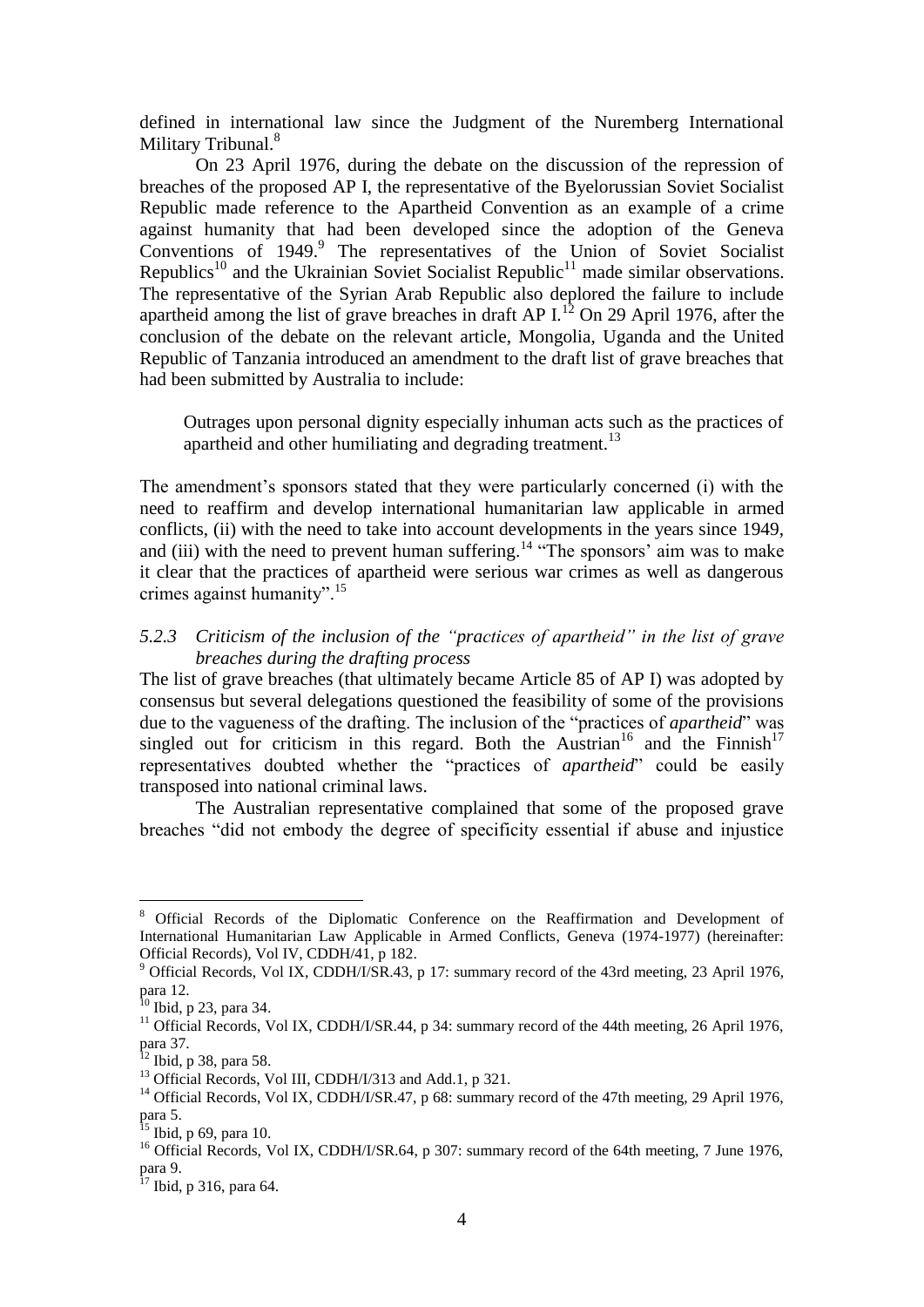were to be avoided".<sup>18</sup> He confirmed his delegation's condemnation of apartheid but stated:

the introduction of political ideologies, hateful as they might be, into the system of grave breaches was not to reaffirm and develop humanitarian law but to distort it.

He also stated that his delegation would not have been able to support the inclusion of the "practices of *apartheid*" into the list of grave breaches if a separate vote had been taken.<sup>19</sup> The French representative also expressed his delegation's doubts about the wisdom of including the "practices of *apartheid*" in the list of grave breaches and stated that, although not opposed to consensus as a whole, if a vote had been taken on this point, France would have abstained.<sup>20</sup>

By contrast, the representative of Yugoslavia strongly supported regarding discriminatory practices against protected persons, such as apartheid, as grave breaches.<sup>21</sup> The Polish representative also expressed satisfaction at the inclusion of apartheid and inhuman and degrading practices based on racial discrimination in the list of grave breaches.<sup>22</sup> The Argentinean representative considered the list of grave breaches less than perfect but stated that, given the diversity of legal concepts and political opinions, it appeared to be acceptable. $^{23}$ 

#### *5.2.4 Article 85(4)(c) of AP I – commentary and criticism*

Article 85(4)(c) of AP I states that the "[p]ractices of *apartheid* and other inhuman and degrading practices involving outrages upon personal dignity, based on racial discrimination" are grave breaches of AP I when committed wilfully and in violation of AP I. The commentary notes that sub-paragraph (4) is concerned with "off the battlefield" grave breaches and that, outside the scope of application of AP I, the crime of apartheid remains exclusively within the domain of crimes against humanity.<sup>24</sup>

In 1976, while the negotiations were still ongoing, Professor Gerald Draper<sup>25</sup> criticised the creation of a war crime aimed at one State and entirely racial in content, noting that Article 27 of the Fourth Geneva Convention<sup>26</sup> already required respect for protected persons "without any adverse distinction based, in particular, on race, religion or political opinion". In Draper's view, the deletion of the words "practices of *apartheid* and other" would not have altered the substantive nature of the grave breach that ultimately became Article 85(4)(c) of AP I. During the drafting process, the Ugandan representative pointed out "that all United Nations bodies, and the Security Council in particular, had always drawn a clear-cut distinction between racial discrimination and apartheid".<sup>27</sup> Draper also noted that "[t]he practices of *apartheid*,

<u>.</u>

<sup>18</sup> Ibid, p 310, para 28.

<sup>19</sup> Ibid, p 310, para 29.

<sup>20</sup> Ibid, p 317, para 68.

<sup>21</sup> Ibid, p 313, para 49.

<sup>22</sup> Ibid, p 317, para 69.

<sup>23</sup> Ibid, p 314, para 53.

<sup>&</sup>lt;sup>24</sup> Sandoz 1987, p 1002, para 3512.

 $25$  Draper 1976, p 42.

<sup>&</sup>lt;sup>26</sup> Geneva Convention Relative to the Protection of Civilian Persons in Times of War, opened for signature 12 August 1949, 75 UNTS 287 (entered into force 21 October 1950) (GCIV).

<sup>&</sup>lt;sup>27</sup> Official Records, Vol IX, CDDH/I/SR.60, p 266: summary record of the 60th meeting, 3 June 1976, para 82.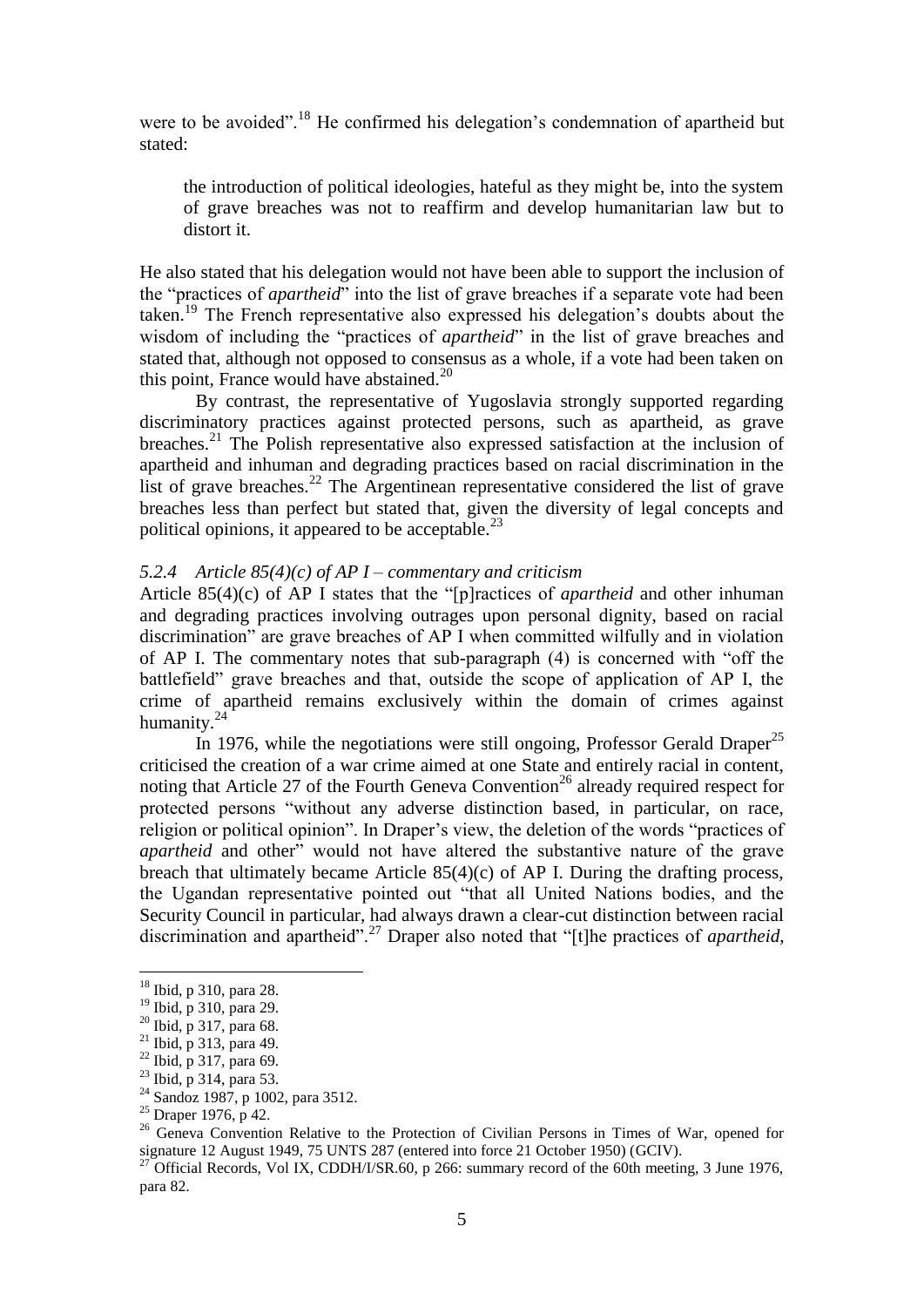however morally defective, are not acts in any way linked with armed conflict. Placing them in the Protocol will not make them so".<sup>28</sup> This point had been partially conceded by the Ugandan representative during the drafting process who stated that apartheid, although not arising in a situation of armed conflict, had brought about a combat situation and that recognising apartheid as a grave breach would serve as a preventative measure likely to decrease the risk of war.<sup>29</sup> Draper's counter-argument was that such reasoning constituted an example of "that confusion between *jus ad bellum* and *jus in bello*, now based on racial considerations which nearly wrecked the Conference at its first session in 1974".<sup>30</sup>

## *5.2.5 Conclusion*

There are currently 174 parties to AP I but the drafting of Article 85 remains controversial and although the Netherlands has stated that it regards the offences contained in Article 85 as equivalent to the war crimes specified in the 1949 Geneva Conventions,<sup>31</sup> this assertion of the customary status of the grave breaches regime in AP I is the exception rather than the rule.<sup>32</sup> The fact that the crime of apartheid was not included in the statute of the International Criminal Tribunal for the former Yugoslavia (ICTY) (or the International Criminal Tribunal for Rwanda (ICTR)) despite a request for it to be included from the  $ICRC<sup>33</sup>$  is indicative of the controversy over the customary status of this war crime.

## **5.3 The ICC Statute and the Crime of Apartheid**

## *5.3.1 Introduction*

The crime of apartheid was not included in the list of crimes against humanity in the Draft Statute of the ICC produced by the Preparatory Committee on the Establishment of an International Criminal Court although the core concept undoubtedly falls within the concept of persecution on 'political, racial, national, ethnic, cultural or religious' grounds that was included in subparagraph (h) of proposed article Y (defining crimes against humanity).<sup>34</sup> During the preliminary discussions, some delegations expressed a preference for including apartheid and other forms of racial discrimination as defined in the relevant conventions.<sup>35</sup>

 $28$  Draper 1976, p 43.

<sup>29</sup> Official Records, *supra* n 14, para 16.

<sup>30</sup> Draper 1976, p 43.

<sup>&</sup>lt;sup>31</sup> Declaration contained in the instrument of acceptance to the European Convention on the Non-Applicability of Statutory Limitation to Crimes against Humanity and War Crimes (25 January 1974, 2245 UNTS 307) by the Kingdom of the Netherlands, 25 November 1981, available at: [www.conventions.coe.int.](http://www.conventions.coe.int/) Accessed 12 May 2014.

<sup>&</sup>lt;sup>32</sup> See, e.g., Dinstein 2010, p 266, n 1730 ("Some of the grave breaches listed in the Protocol (preeminently, practices of apartheid under Article 85(4)(c) are patently not war crimes per se".).

<sup>&</sup>lt;sup>33</sup> Some Preliminary Remarks by the ICRC on the Setting-Up of an International Tribunal for the Prosecution of Persons Responsible for Serious Violations of International Humanitarian Law Committed on the Territory of the Former Yugoslavia (UNSC Res. 808 (1993), adopted on 22 February 1993), DDM/JUR/422b (25 March 1993). Reproduced in Morris and Scharf 1995, pp 391- 398. See also Hall 2008, p 228, n 332.

<sup>&</sup>lt;sup>34</sup> See Report of the Preparatory Committee on the Establishment of an International Criminal Court, UN Doc. A/CONF.183/2/Add.1 (14 April 1998), p 26.

<sup>&</sup>lt;sup>35</sup> See Report of the Preparatory Committee on the Establishment of an International Criminal Court, Vol I (Proceedings of the Preparatory Committee during March-April and August 1996), UNGA Official Records, Fifty-first Session, Supplement No 22, UN Doc. A/51/22 (13 September 1996), p 26, para 108.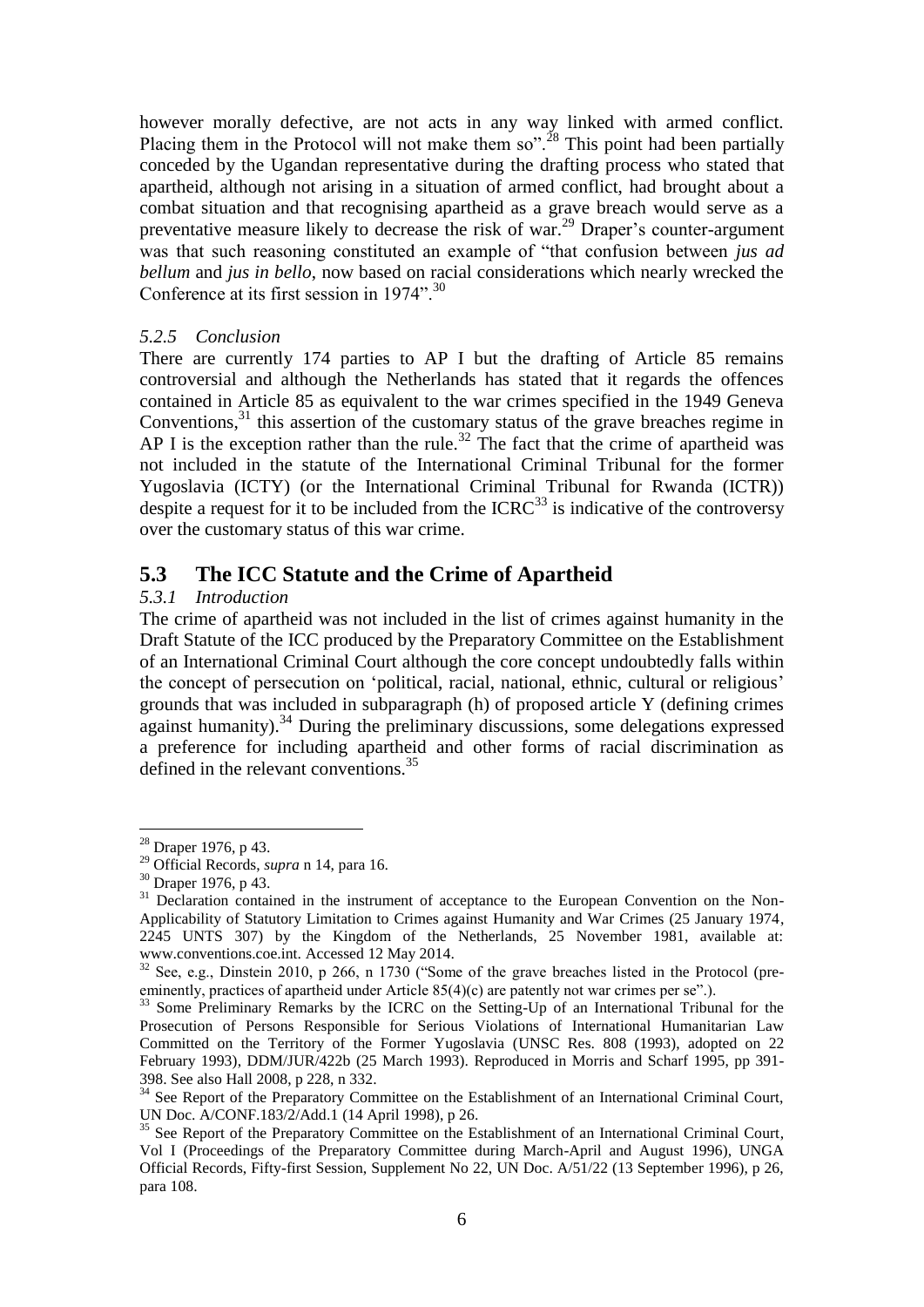Apartheid was, however, initially included in the possible options for the proposed definition of war crimes as an example of an outrage upon personal dignity.<sup>36</sup> The records of the preliminary discussions reveal a clear disagreement on the customary status of AP  $I^{37}$  While a clear majority of states considered AP I to be part of customary international law in the light of the number of ratifications of AP I, other key states (including some who have subsequently become parties to AP I) did not accept this assertion at the time that the ICC Statute was being drafted.<sup>38</sup>

#### *5.3.2 The inclusion of the crime of apartheid as a crime against humanity*

The absence of apartheid from the list of crimes against humanity was noted during the discussion of the draft Article 5—Crimes within the jurisdiction of the Court—in the context of the debate about whether crimes against humanity could be committed in times of peace as well as war. The Mexican representative indicated that apartheid should have been included in the list of crimes within the jurisdiction of the Court<sup>39</sup> and the Irish representative noted that apartheid was the subject of a convention that did not require a link with times of armed conflict.<sup>40</sup> The Chairman, summing up the discussion, observed that it had been suggested that the crime of apartheid should be added to the list of crimes against humanity within the jurisdiction of the Court.<sup>41</sup> Support for the inclusion of apartheid into the list of crimes against humanity was also forthcoming from Bangladesh and Niger.<sup>42</sup> Once the question of the inclusion of apartheid in the list of crimes against humanity had been raised, the South African delegation intervened to lead a coalition of primarily sub-Saharan African countries<sup> $43$ </sup> in ensuring its inclusion into the final draft. Notwithstanding South Africa's unassailable moral authority due to its own painful national experience, the process of negotiating a consensus definition of the crime of apartheid was relatively protracted.<sup>4</sup>

The sub-group of delegates that worked on the consensus language did not consider themselves bound by the definition in the Apartheid Convention. At one level, the existence of the overarching threshold elements for a crime against humanity contained in the *chapeau* rendered much of the Apartheid Convention's definition of the *actus reus* of the crime redundant. At another level, some states

<sup>&</sup>lt;sup>36</sup> See Report of the Preparatory Committee on the Establishment of an International Criminal Court, *supra* n 34, reproduced in UN Diplomatic Conference of Plenipotentiaries on the Establishment of an International Criminal Court (Rome 15 June-17 July 1998), Official Records, Vol III: Reports and other documents, p 18.

 $37$  See, e.g., Report of the Ad-Hoc Committee on the Establishment of an International Criminal Court, UNGA Official Records, Fiftieth Session, Supplement No 22, UN Doc. A/50/22 (6 September 1995), pp 15-16, para 73; Report of the Preparatory Committee on the Establishment of an International Criminal Court, Vol I, *supra* n 35, p 21, para 81.

<sup>&</sup>lt;sup>38</sup> See Von Hebel and Robinson 1999, pp 103-107 for an account of the heated preliminary discussions. <sup>39</sup> Third Meeting of the Committee of the Whole, UN Doc. A/CONF.183/C.1/SR3 (17 June 1998), UN Diplomatic Conference of Plenipotentiaries on the Establishment of an International Criminal Court (Rome 15 June-17 July 1998), Official Records, Vol II: summary records of the plenary meetings and of the meetings of the Committee of the Whole, p 152, para 125.

 $40$  Ibid, p 153, para 167.

 $41$  Ibid, p 154, para 178.

<sup>&</sup>lt;sup>42</sup> Fourth Meeting of the Committee of the Whole, UN Doc. A/CONF.183/C.1/SR4 (17 June 1998), UN Diplomatic Conference of Plenipotentiaries on the Establishment of an International Criminal Court (Rome 15 June-17 July 1998), Official Records, Vol II: summary records of the plenary meetings and of the meetings of the Committee of the Whole, p 156, paras 18-19.

<sup>43</sup> Bangladesh, India, Lesotho, Malawi, Mexico, Namibia, Swaziland, Trinidad and Tobago and Tanzania.

<sup>44</sup> McCormack 2004, pp 198-199.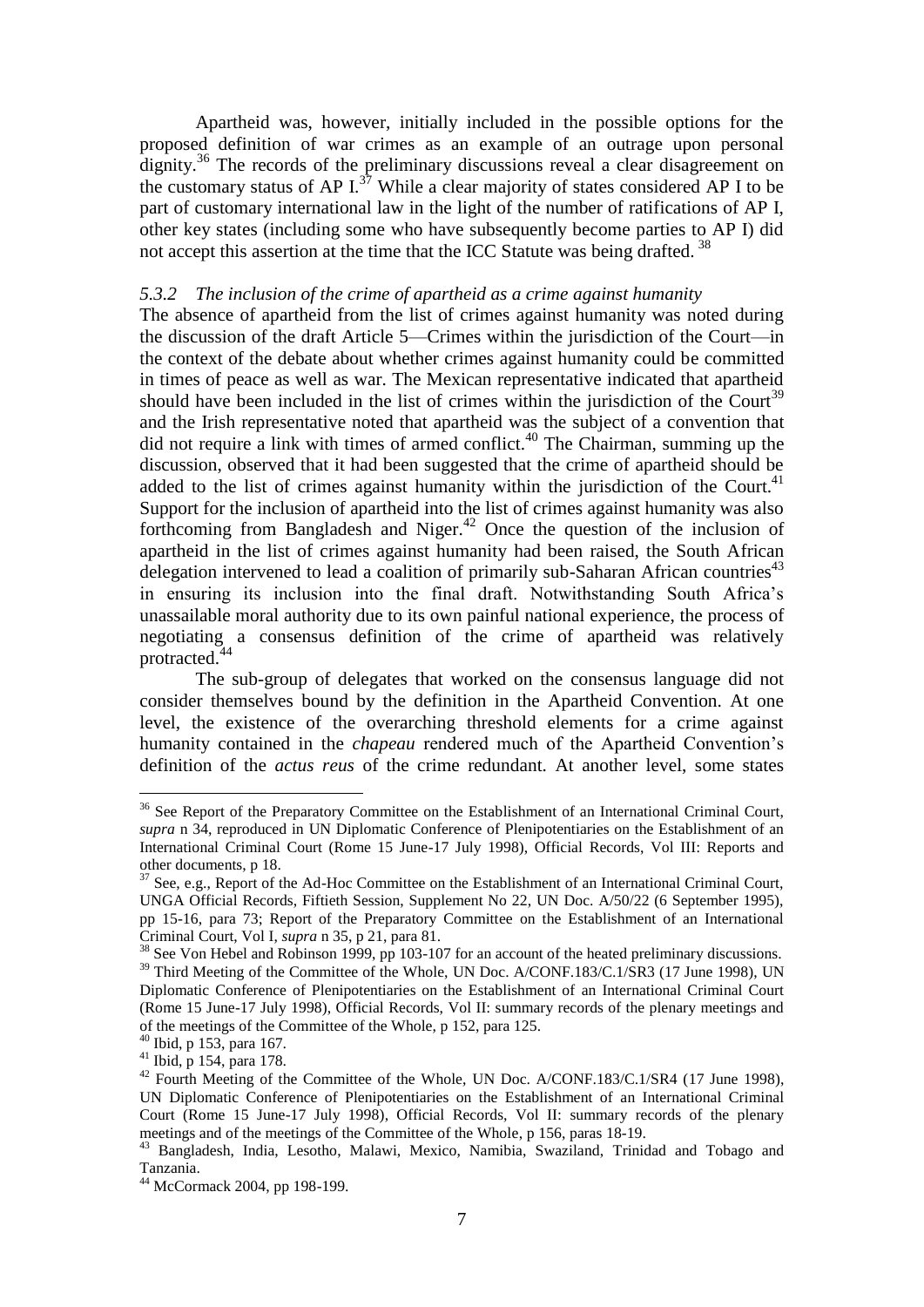(particularly the United States) were anxious that the racist opinions and policies of private individuals or non-state bodies should not fall within the scope of the crime of apartheid due to concerns about freedom of expression. In deference to this, the crime of apartheid as defined in article  $7(2)(h)$  of the ICC Statute requires the inhumane acts to be "committed in the context of an institutionalized regime of systematic oppression and domination by one racial group over any other racial group or groups and committed with the intention of maintaining that regime". As Professor Robert Cryer notes, "it is difficult to envisage any crime covered under this definition that would not be caught under the customary definition of 'persecution-type' crimes against humanity or 'other inhumane acts' in Article  $7(1)(k)$ ".<sup>45</sup>

#### *5.3.3 Apartheid as a war crime and the ICC Statute*

During the discussions on the provisions concerning war crimes in the draft ICC Statute, 21 states expressed support for the draft version (option 2 under (*p*)) that included a reference to the practices of apartheid.<sup>46</sup> Nine states expressly rejected the reference to "practices of apartheid and other inhuman and degrading practices involving outrages on personal dignity based on racial discrimination" in the list of war crimes<sup>47</sup>. Costa Rica's representative expressed a preference for "the broader formulation under option 1" (excluding the reference to the "practices of apartheid" in option 2) but, confusingly, also indicated that the specific elements of option 2 should possibly be considered separately.<sup>48</sup> The proposal to include apartheid within the list of war crimes made by a group of six African states<sup>49</sup> was not proceeded with and, consequently, there is no reference to the policies of apartheid in the list of war crimes in Article 8 of the ICC Statute.

In the absence of full *travaux préparatoires* for the ICC Statute (particularly the absence of the records of the separate working groups that drafted the definitions of war crimes and crimes against humanity), the reasons for failure to include apartheid within the list of war crimes in the ICC Statute will remain a matter of conjecture. Anecdotal evidence suggests two reasons for the absence. First, the hostility by some states to anything that might strengthen the argument that AP I constituted customary law should not be underestimated. Second, the inclusion of apartheid as a crime against humanity ensured that the agenda of those states that had always supported the criminalisation of apartheid was appropriately acknowledged.

<u>.</u>

<sup>&</sup>lt;sup>45</sup> Cryer 2005, p 259. See also Bultz 2013, pp 225-228 arguing that Article 7(1)(j) of the ICC Statute the crime of apartheid — is subsumed by Article  $7(1)(h)$  of the ICC Statute — persecution.

<sup>46</sup> Fourth Meeting of the Committee of the Whole, *supra* n 42, p 158, para 44 (Syria); p 158, para 48 (Lebanon); p 160, para 63 (Libya); p 160, para 65 (China); p 160, para 66 (United Arab Emirates); p 160, para 67 (Greece); p 161, para 69 (Vietnam); p 161, para 70 (Bahrain); p 161, para 73 (Denmark). Fifth Meeting of the Committee of the Whole, UN Doc. A/CONF.183/C.1/SR5 (18 June 1998), UN Diplomatic Conference of Plenipotentiaries on the Establishment of an International Criminal Court (Rome 15 June-17 July 1998), Official Records, Vol II: summary records of the plenary meetings and of the meetings of the Committee of the Whole, p 162, para 9 (Kuwait); p 163, para 18 (Republic of Korea); p 163, para 23 (Tunisia); p 163, para 26 (Thailand); p 164, para 33 (Egypt); p 165, para 46 (Brazil); p 165, para 48 (Algeria); p 165, para 56 (Japan); p 166, para 62 (Morocco); p 166, para 69 (Cuba); p 166, para 70 (Turkey); p 166, para 72 (Iran); p 168, para 97 (South Africa).

<sup>47</sup> Belgium, Chile, Italy, Macedonia, the Russian Federation, Senegal, Sweden, Switzerland and the United Kingdom. See further Schabas 2010, p 183, n 373.

<sup>48</sup> Fourth Meeting of the Committee of the Whole, *supra* n 42, p 160, para 61.

<sup>49</sup> UN Doc. A./CONF.183/C.1/L.13 (22 June 1998), reproduced in UN Diplomatic Conference of Plenipotentiaries on the Establishment of an International Criminal Court (Rome 15 June-17 July 1998) Official Records, Vol III: Reports and other documents, p 239.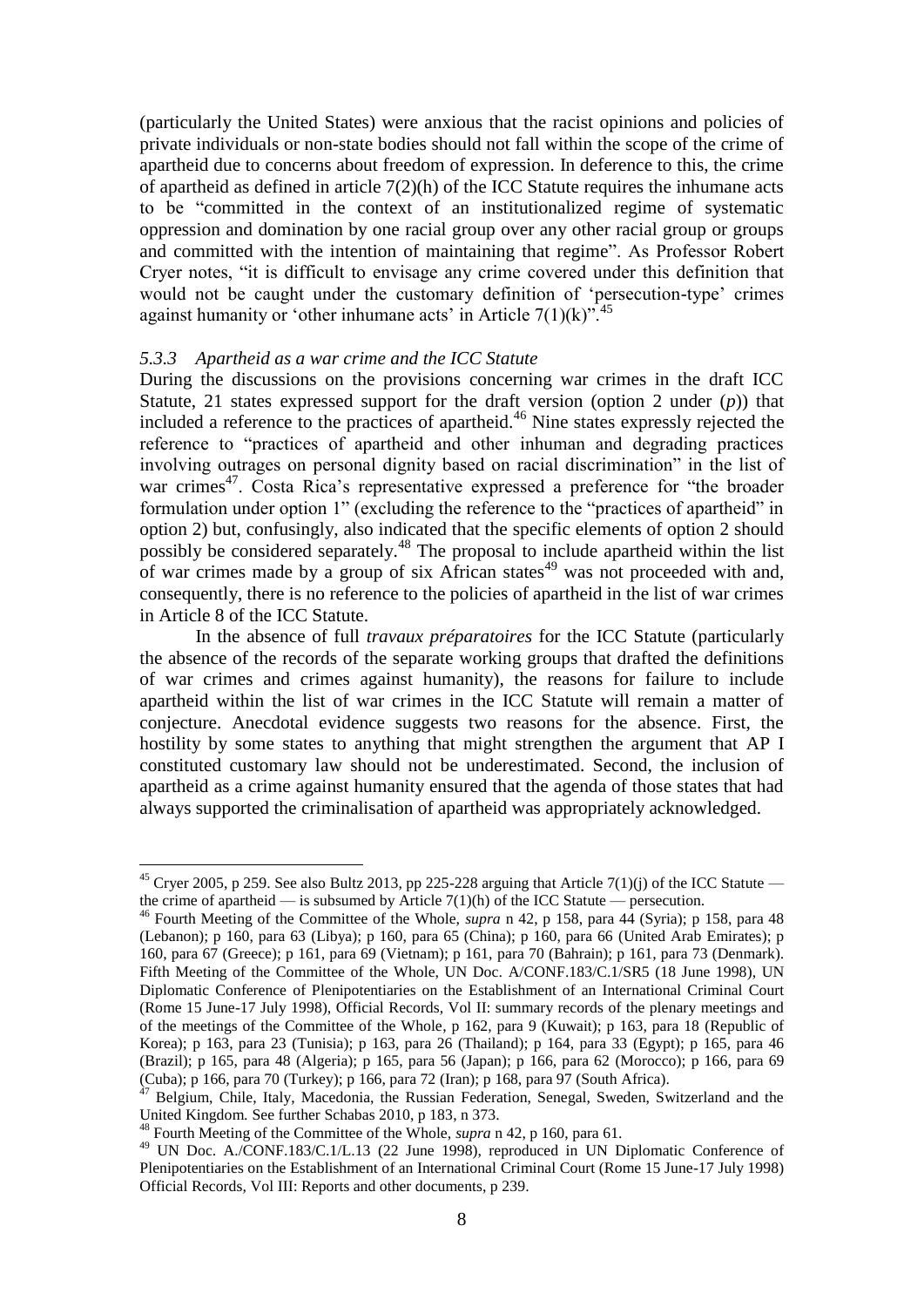Commentators who draw attention to the discrepancies between the war crimes listed in AP I and the war crimes contained in Article 8 of the ICC Statute tend to focus on the failure to include the wilful and unjustifiable delay in the repatriation of prisoners of war and civilian internees as the key omission in the ICC Statute.<sup>50</sup> Sandoz submits that the inclusion of the crime of apartheid as a crime against humanity in the ICC Statute changes the language, but not the content, of the equivalent violation of AP  $I<sup>51</sup>$  Sandoz further submits that the "[p]ractices of *apartheid* and other inhuman and degrading practices involving outrages upon personal dignity, based on racial discrimination" (Article 85(4)(c) of AP I) are probably covered by the general terminology used in Article 8(2), Part B (xxi) "Committing outrages upon personal dignity, in particular humiliating and degrading treatment".<sup>52</sup>

#### *5.3.4 Conclusion*

The inclusion of apartheid as a crime against humanity in Article  $7(1)(i)$  of the ICC Statute is significant for two reasons. First, it represents the first time that apartheid has been criminalised in a manner that is consistent with penal legality and certainty.<sup>53</sup> Second, while Article 7(1)(i) almost certainly represents progressive development, "it could be argued that the ICC Statute has, however, contributed to recent formation of a customary rule on the matter".  $54$  By contrast, the failure to proceed with the proposal to include apartheid in the list of war crimes in the ICC Statute could be seen as weakening the argument that the practices of apartheid constitute a customary international war crime unless Article 10 of the ICC Statute can be invoked.<sup>55</sup> Article 10 of the ICC Statute states:

Nothing in this Part shall be interpreted as limiting or prejudicing in any way existing or developing rules of international law for purposes other than this Statute.

As Schabas observes, Article 10 has been "largely ignored by the very bodies to which it is directed, namely specialised tribunals engaged in the interpretation of international law".<sup>56</sup> The current customary status of the crime of apartheid both as a war crime and as a crime against humanity is considered below in Sect. 5.6.

<sup>50</sup> See, e.g., Graditzky 1999, p 204; Dörmann 2003, p 345; Sandoz 2008, p 310.

<sup>51</sup> Sandoz 2008, p 311.

<sup>52</sup> Ibid. See also Dörmann 2002, p 315.

 $53$  But see also Bultz 2013 who argues that Article 7(1)(j) of the ICC Statute is ambiguous and inoperable.

<sup>54</sup> Cassese 2013, p 107. See further *infra* section 5.5.4. But see also Eden 2014, pp 189-191 for a more cautious assessment of the customary status of Article 7(1)(j) of the ICC Statute.

<sup>55</sup> See further *infra* section 5.5.3. See also Henckaerts 2009, p 692. Noting that all war crimes in the ICC Statute are part of customary international law but that "this does not mean that the Statute exhaustively codified all war crimes under customary international law. In other words, there may still be war crimes under customary international law outside the Statute of the ICC".

<sup>56</sup> Schabas 2010, p 271. See also ICTY, *Prosecutor v Furundžija*, Judgment Trial Chamber (IT-95- 17/1-T), 10 December 1998, para 227; ICTY, *Prosecutor v Galić*, Judgment Appeals Chamber (IT-98- 29-A), 30 November 2006, separate and partially dissenting opinion of Judge Schomburg, para 20. For the views of the ICC in this regard see ICC, *Prosecutor v Al Bashir*, Decision on the Prosecution's Application for a Warrant of Arrest, Pre-Trial Chamber I (ICC-02/05-01/09), 4 March 2009, para 127.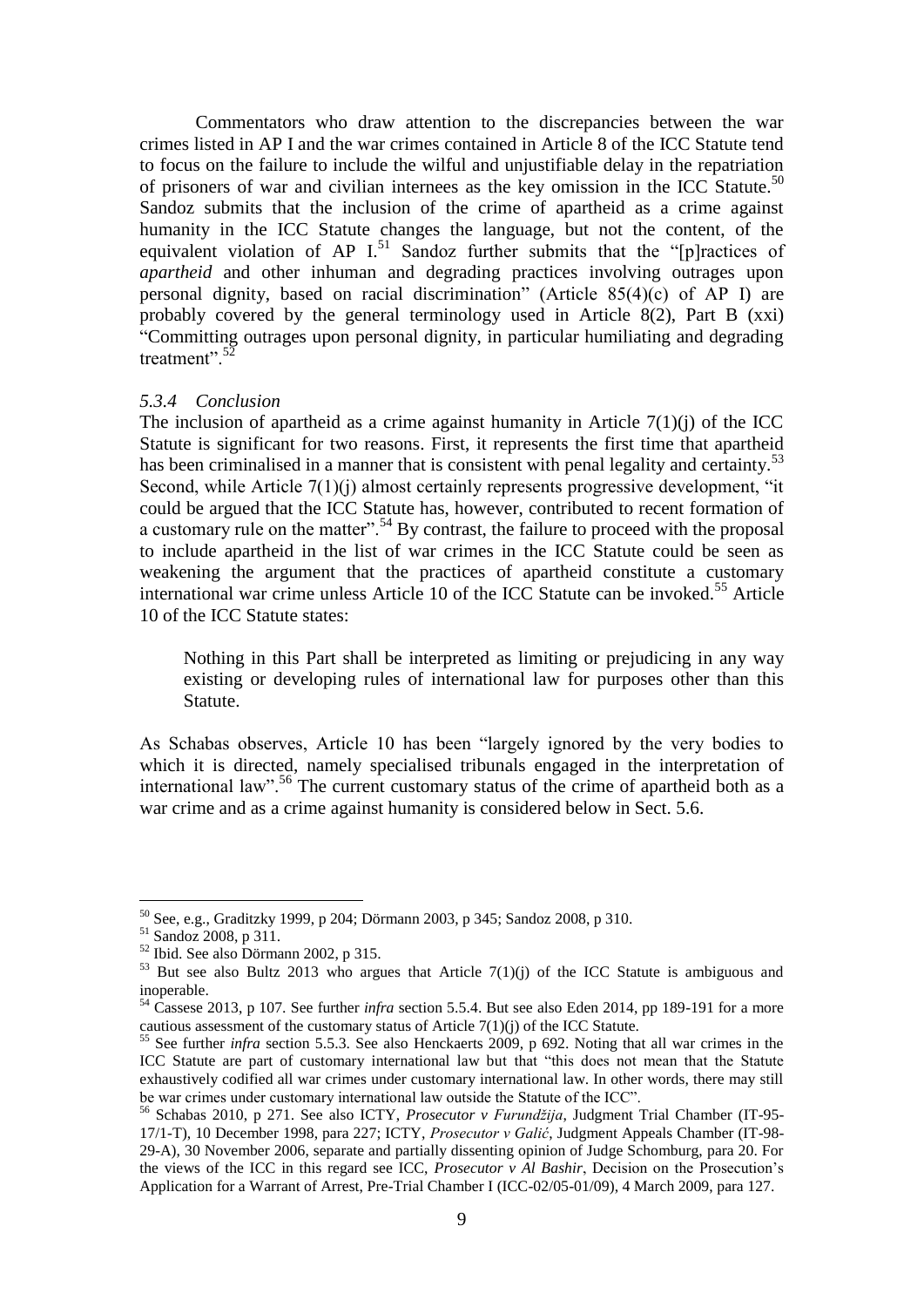## **5.4 The ICRC's Customary International Humanitarian Law Project**

In 1996, the ICRC embarked on a major international study into current practice in international humanitarian law in order to identify the relevant customary law in the area. The ICRC's Study on International Customary Law (the ICRC Study), published in three volumes in 2005, has been welcomed as a valuable contribution to the development of customary international humanitarian law but concerns have been expressed about its methodology.<sup>57</sup> It is beyond the scope of this article to do justice to the vigorous debate over the methodological concerns beyond assessing the validity of the assertion that "[t]he practice of apartheid or other inhuman and degrading practices involving outrages on personal dignity based on racial discrimination" constitutes a war crime under customary international humanitarian law.<sup>58</sup>

The ICRC Study cites as authority the fact that "[t]his war crime is listed as a grave breach in Additional Protocol I".<sup>59</sup> The ICRC Study acknowledges the omission of the crime of apartheid from the list of war crimes in the ICC Statute but argues "such conduct would amount to a war crime as an outrage on personal dignity, as well as humiliating and degrading treatment". $60$  The ICRC Study also states, in the application of international humanitarian law, apartheid is a crime under the legislation of numerous States. With a few notable exceptions,<sup>61</sup> all the examples of national legislation cited involve the incorporation of either AP I or the ICC Statute into domestic law and the rather limited exceptions are all parties to the Apartheid Convention who were formerly members of the Eastern (Soviet) Bloc.

The ICRC Study notes that no practice was found in national case  $law^{62}$  or international judicial or quasi-judicial bodies<sup> $63$ </sup> to support the existence of the customary war crime of the "practices of *apartheid*". The remaining practice cited relates to debates before the UN General Assembly (UNGA), various UNGA resolutions, UN Security Council resolutions and two resolutions adopted by the UN Commission on Human Rights in 1992 and 1993 declaring apartheid to be a crime against humanity.<sup>64</sup> The ICRC Study also notes that section  $\overline{5(i)}(i)$  of UN Transitional Administration in East Timor Regulation No. 2000/15 includes "the crime of apartheid" in the list of crimes against humanity over which the panels established by the Regulation have exclusive universal jurisdiction.<sup>65</sup>

Although, there is a case for arguing that apartheid as defined in Article  $7(1)(i)$ of the ICC Statute is evolving into a customary crime against humanity, it is more difficult to argue that the practices of apartheid constitute a customary international war crime given failure to include a reference to the crime of apartheid within the list of war crimes contained in the ICC Statute and the controversy over the drafting of

<sup>57</sup> See, e.g., Cryer 2006; Dinstein 2006; McCormack 2006; Bellinger and Haynes 2007; Wilmshurst and Breau 2011. But see also Henckaerts 2007.

<sup>58</sup> Henckaerts and Doswald-Beck 2005a, p 588.

 $^{59}$  Ibid.

<sup>60</sup> Ibid, p 589.

 $61$  Article 418 of the Bulgarian Penal Code as amended (1968); Article 263(a)(1) of the Czech Republic Criminal Code as amended (1961); Section 157 of the Hungarian Criminal Code as amended (1978); Article 263(a)(1) of the Slovakian Criminal Code as amended (1961), as quoted in Henckaerts and Doswald-Beck 2005b, pp 2055-2058.

<sup>62</sup> Ibid, p 2058, para 636.

<sup>63</sup> Ibid, p 2060, para 650.

 $^{64}$  Ibid, pp 2058-2060, paras 637-647.

<sup>&</sup>lt;sup>65</sup> See United Nations Transitional Administration in East Timor, UNTAET Reg. 2000/15 (6 June 2000), on the establishment of panels with exclusive jurisdiction over serious criminal offences.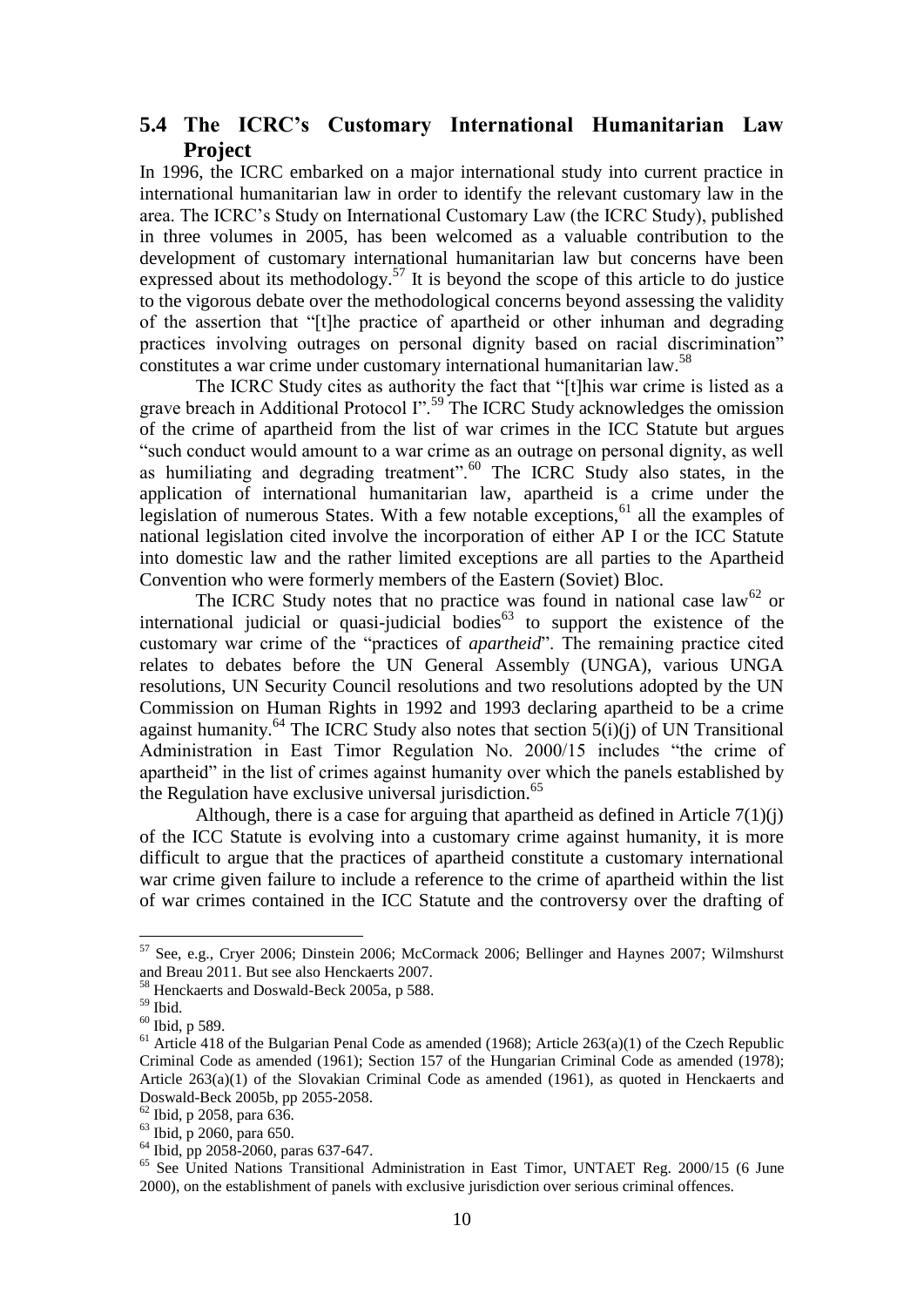the grave breaches regime in AP I. Given the clear distinction between the categories of war crimes and crimes against humanity,<sup>66</sup> it is disappointing that the ICRC Study's evidence for the existence of a war crime of the practices of apartheid under customary international humanitarian law is primarily related to state practice declaring apartheid to be a crime against humanity.

## **5.5 Israel and the Crime of Apartheid**

## *5.5.1 Introduction*

The term apartheid is used loosely in a number of non-legal contexts to emphasise the seriousness of various inequalities. Increasingly, the paradigm of apartheid has also been applied in relation to Israel.<sup>67</sup> Since 2005 an annual "Israeli Apartheid Week" has been held on university campuses (and in other civic spaces) to raise awareness about Israel's policies, although these events have occasionally drawn accusations of anti-Semitism. The application of the apartheid paradigm in relation to Israel's policies and practices towards Palestinians in the Occupied Territories has recently crossed the divide between rhetorical device and legal analysis.

## *5.5.2 Israel and the apartheid paradigm – the legal dimensions*

In 2007 Professor John Dugard, in his capacity as UN Special Rapporteur on the situation of human rights in the Palestinian territories occupied since 1967, concluded that elements of the Israeli occupation constituted forms of colonialism and apartheid, which are contrary to international law.<sup>68</sup> Dugard also noted:

the 1973 International Convention on the Suppression and Punishment of the Crime of Apartheid appears to be violated by many practices, particularly those denying freedom of movement to Palestinians.<sup>69</sup>

In 2010 Professor Richard Falk, Dugard's successor as UN Special Rapporteur, likewise concluded that Israeli policies in the West Bank and East Jerusalem exhibited "features of colonialism and apartheid, as well as transforming a de jure condition of occupation into a circumstance of de facto annexation".<sup>70</sup> Falk, with reference to Article 7 of the ICC Statute, also noted that "apartheid has come to be formally treated as a crime against humanity"<sup>71</sup> To support the factual basis for his assertions, Falk made reference to a 300-page report from the Human Sciences Research Council (HSRC) of South Africa released in May 2009 (written by an international team of scholars and practitioners of international law) concluding that Israel is practising both colonialism and apartheid in the Occupied Palestinian Territories (OPT).<sup>72</sup> In his final presentation to the Human Rights Council in January

<sup>&</sup>lt;sup>66</sup> The need for a nexus between an armed conflict and the criminal act in question for a war crime and the contextual threshold for crimes against humanity, i.e. the commission of a listed prohibited act in the context of a widespread or systematic attack directed against a civilian population.

 $67$  See, e.g., Tutu 2002; Davis 2003; Carter 2006; Tilley 2009; White 2009; Diaz Polanco 2010; Tilley 2012; Dugard and Reynolds 2013a; Falk 2013; Lebrun 2013. But see also Goldstone 2011; Zilbershats 2013.

 $68$  Dugard 2007, p 3.

 $69$  Ibid, p 2.

<sup>70</sup> Falk 2010, p 2.

 $71$  Ibid, p 4.

<sup>&</sup>lt;sup>72</sup> Tilley 2009. See also Tilley 2012; Dugard and Reynolds 2013a.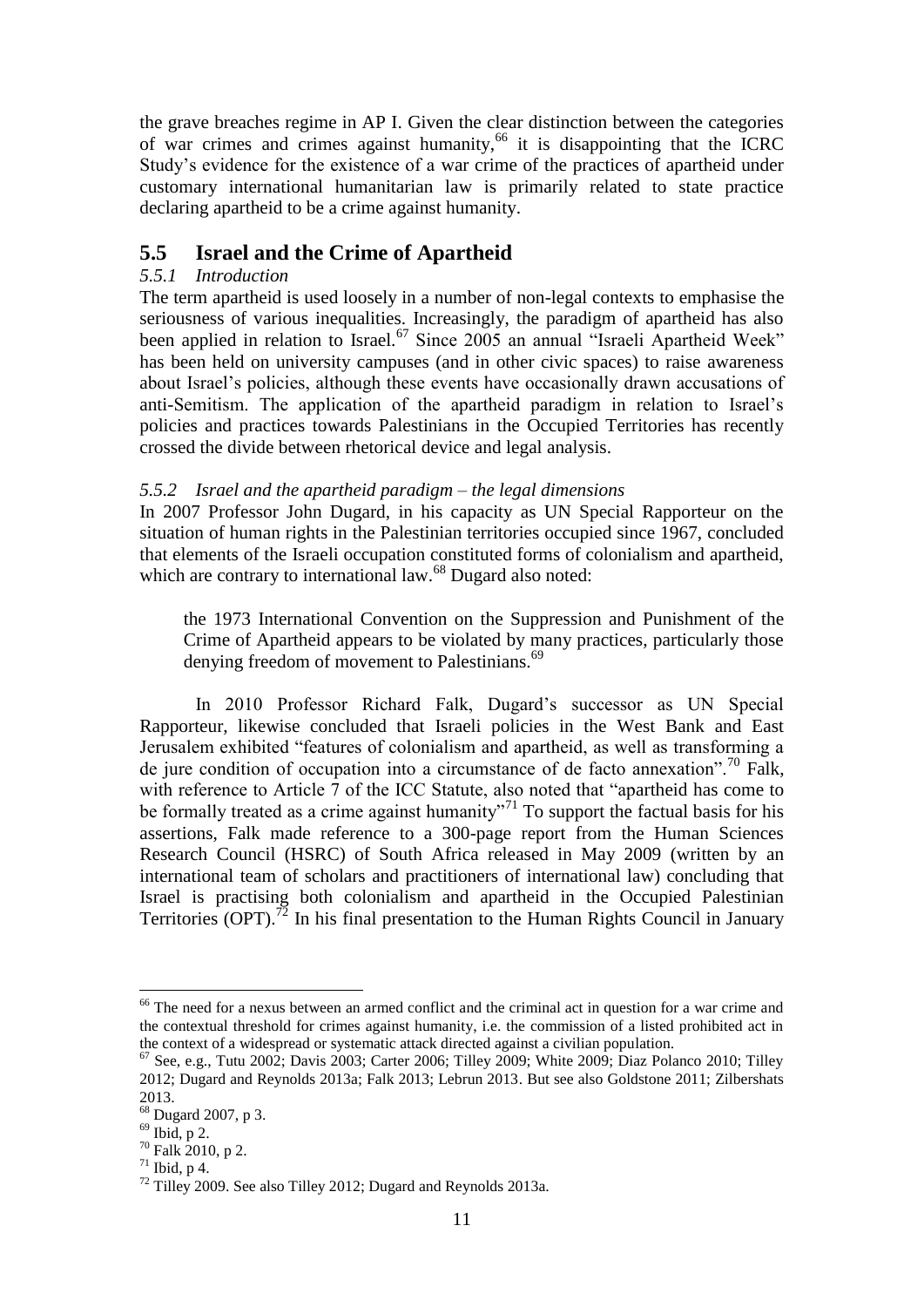2014, Falk analysed in greater depth whether the continuing occupation of Palestine by Israel constituted apartheid.<sup>73</sup>

In their recent article in the *European Journal of International Law*, Dugard and Reynolds are careful to limit their analysis of the applicability of the international legal prohibition of apartheid in the context of Israeli law and practice in the Occupied Palestinian Territories to "the responsibility of the Israeli state under norms of public international law, as opposed the responsibility of its individual agents under international criminal law".<sup>74</sup> Dugard and Reynolds do acknowledge that individual criminal responsibility *could* arise if state responsibility for a breach of apartheid is *prima facie* established,<sup>75</sup> but their reliance on the definition of apartheid in the 1973 Apartheid Convention and the ICC Statute is premised on the absence of a definition of apartheid in the 1966 International Convention on the Elimination of All Forms of Racial Discrimination (ICERD).

#### *5.5.3 The importance of distinguishing between civil and criminal obligations*

When discussing the concept of apartheid in relation to Israel's policies towards the Palestinians, it is important to distinguish between a general (civil) obligation owed by the *State* of Israel not to engage in systematic racial discrimination and potential criminal liability for *individual* Israeli citizens as a result of enforcing any Israeli policies towards the Palestinians that can fairly be characterised as apartheid. With regard to the former, Israel—not least because it is a party to  $ICERD<sup>76</sup>$ —is obliged to "condemn racial segregation and apartheid and undertake to prevent, prohibit and eradicate all practices of this nature in territories under [its] jurisdiction".<sup>77</sup> In May 2012, the Committee on the Elimination of Racial Discrimination (CERD) urged Israel to prohibit and eradicate all policies of racial segregation and apartheid which severely and disproportionally affected the Palestinian population in the Occupied Palestinian Territories and which violated the provisions of Article 3 of ICERD.<sup>78</sup>

#### *5.5.4 Conclusion*

<u>.</u>

Israel is not a party to either the Apartheid Convention, AP I or the ICC Statute and consequently is not under an obligation to incorporate the conventional crimes of apartheid into its domestic law. Criminal liability for individual Israeli citizens for carrying out the policies condemned by the CERD in 2012—in the absence of a successful Palestinian ratification of the ICC Statute<sup>79</sup> or AP  $I^{80}$ —will depend, in the

<sup>73</sup> Falk 2014, pp 14-20, paras 51-76.

<sup>&</sup>lt;sup>74</sup> Dugard and Reynolds 2013a, p 880. See also Tilley 2009, p 26; Tilley 2012, pp 3, 223.

<sup>75</sup> Dugard and Reynolds 2013a, p 880, n 81 (emphasis added).

<sup>76</sup> Israel ratified ICERD on 3 January 1979 (excluding Article 22 – ICJ jurisdiction over disputes).

<sup>77</sup> Article 3 of the International Convention on the Elimination of All Forms of Racial Discrimination, opened for signature on 7 March 1966, 660 UNTS 195 (entered into force 4 January 1969) (ICERD). See also Committee on the Elimination of Racial Discrimination, General Recommendation XIX, adopted on 17 August 1995, reprinted in UN Doc. A/50/18, p 140, para 1 ("The reference to apartheid may have been directed exclusively to South Africa, but the article as adopted prohibits all forms of racial segregation in all countries".).

<sup>&</sup>lt;sup>78</sup> Report of the Committee on the Elimination of Racial Discrimination, Eightieth session (13 February-9 March 2012), UN Doc. A/67/18, p 20.

 $79$  The attempt to lodge a declaration pursuant to Article 12(3) of the ICC Statute on 22 January 2009 recognizing the jurisdiction of the ICC was rejected by the ICC's Office of the Prosecutor (OTP) on 3 April 2012 on the grounds that only a "State" could make such a declaration.

The attempt by the Executive Committee of the Palestinian Liberation Organization, entrusted with the functions of the Government of Palestine, to ratify the four 1949 Geneva Conventions and the two Additional Protocols on 21 June 1989 failed due to the uncertainty within the international community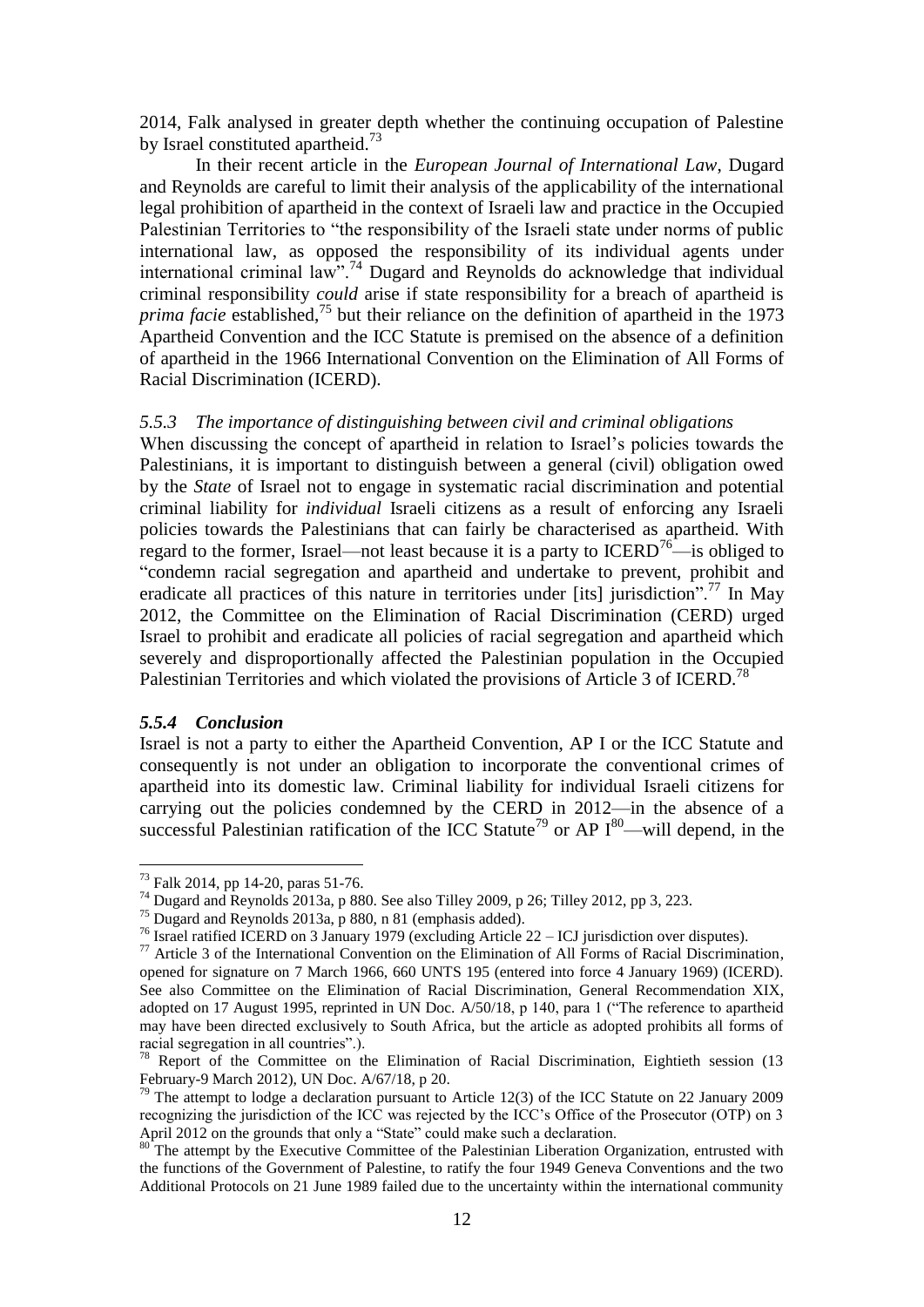first instance, on the current customary status of the various international attempts to criminalise apartheid.

To the extent that apartheid constitutes either a customary international crime against humanity and/or a war crime under customary international humanitarian law, it does not appear that Israel can be regarded as a persistent objector to the international criminalisation of apartheid particularly as a crime against humanity. Israel voted in favour of the adoption of the draft 1968 Convention on the Non-Applicability of Statutory Limitations to War Crimes and Crimes Against Humanity (the 1968 Convention) that refers to apartheid as a crime against humanity<sup>81</sup> and Judge Eli Nathan, Head of the Israeli delegation at the drafting of the ICC Statute, in his statement explaining Israel's negative vote in relation to the adoption of the ICC Statute, made it clear that but for the inclusion of Article  $8(2)(b)(viii)$ —the transfer of the population of an occupying power into the territory it occupies or deporting the existing population from the occupied territory—his delegation "would have been proudly able to vote in favour of adopting the Statute".<sup>82</sup> Although Nathan also indicated that Israel had other problems with the ICC Statute which they would address at the appropriate time, given Israel's positive vote for the adoption of the 1968 Convention, it seems inconceivable that this would include the crime of apartheid.<sup>83</sup>

## **5.6 Assessing the Customary Status of the Crime of Apartheid**

#### *5.6.1 Introduction*

1

Given the generally non-binding nature of UNGA resolutions, there are three possible origins of a customary international crime of apartheid, namely, the 1973 Apartheid Convention, Article  $85(4)(c)$  of AP I and Article  $7(1)(i)$  of the ICC Statute.

#### *5.6.2 The customary status of the 1973 Apartheid Convention*

Whilst there is some academic support for the existence of a general customary crime of apartheid based on the 1973 Apartheid Convention, $84$  there are two key problems with this assertion. First, Article II of the Apartheid Convention limits the geographical scope of the Apartheid Convention to "policies and practices of racial segregation and discrimination as practised in southern Africa". Supporters of the contention that the Apartheid Convention applies beyond the geographical limits of

as to the existence or non-existence of a State of Palestine at that time. See Palestine and the Geneva Conventions, 30 International Review of the Red Cross (1990), pp 64-65, or La Palestine et les Conventions de Genève, 72 Review Internationale de la Croix-Rouge (1990), pp 69-70. For the current situation see *infra* n 131.

<sup>&</sup>lt;sup>81</sup> Israel also voted in favour of the last part of paragraph 1 of the Preamble containing the reference to apartheid as a crime against humanity during the separate vote requested by the United States during the drafting process. See UN Doc. A/C.3/SR.1573 (15 October 1968), p 1, para 5. See also Lerner 1969, p 518.

<sup>82</sup> Nathan 1998. See also 9th Plenary Meeting, UN Doc. A/CONF.183/SR9 (17 July 1998), UN Diplomatic Conference of Plenipotentiaries on the Establishment of an International Criminal Court (Rome 15 June-17 July 1998), Official Records, Vol II: summary records of the plenary meetings and of the meetings of the Committee of the Whole, p 123, paras 33-34.

<sup>&</sup>lt;sup>83</sup> Israel signed the ICC Statute on 31 December 2000 stating that it was an active supporter of the concept of an International Criminal Court, and its realisation in the form of the ICC Statute but it rejected any attempt to interpret its provisions "in a politically motivated manner against Israel and its citizens".

<sup>84</sup> See, e.g., McCormack and Simpson 1994, p 42.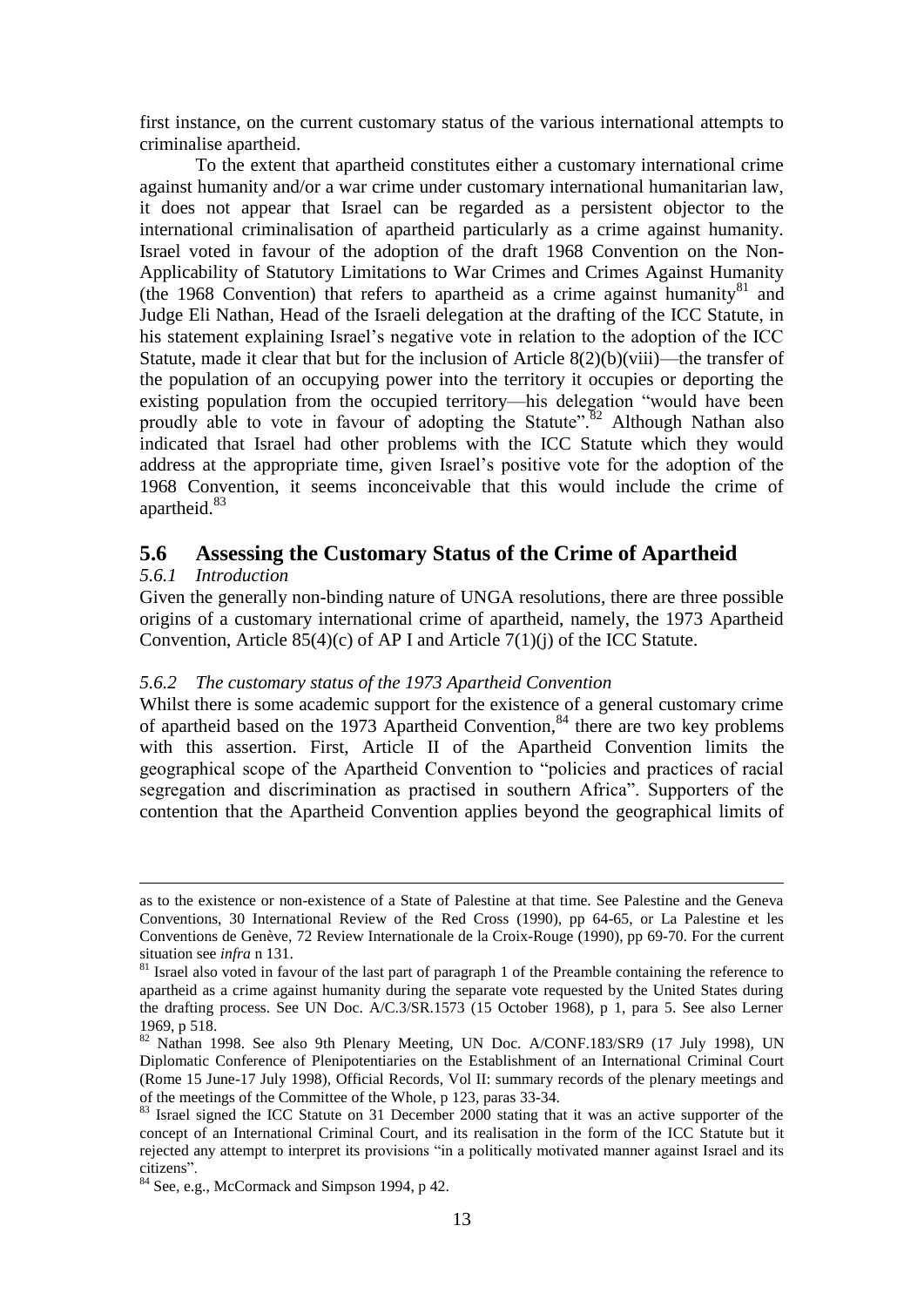southern Africa, $85$  tend to rely on statements made by the representatives of Australia, Cyprus and the United States during the drafting process.<sup>86</sup>

The original draft convention did not contain the phrase "as practised in southern Africa<sup>".87</sup> During the discussion of the draft convention on 22 October 1973, the United States' representative complained:

Article I would be open to very broad interpretations going beyond both the intentions of its drafters and the geographical limits of southern Africa. The Convention could be applied to situations which currently were entirely unforeseeable.<sup>88</sup>

At the same meeting, the Cypriot representative too expressed concerns about the drafting of the convention "mainly from the legal point of view" and noted that "it must be remembered that it would become part of the body of international law and might last beyond the time when apartheid was being practised in South Africa".<sup>89</sup> The following day, the Australian representative also expressed concerns that "the concept of apartheid was being widened to such an extent that it could be applicable to areas other than South Africa". 90

In response to these criticisms, the Moroccan representative agreed that Article II should be made clearer and she proposed that the phrase "as practised in southern Africa" should be added to draft Article  $II^{91}$ . The Algerian representative supported the Moroccan proposal and stated that "[w]ith regard to the amendment to Article II proposed orally by the representative of Morocco, it would be highly desirable to specify the geographical area".<sup>92</sup> The Tunisian representative also spoke in favour of the Moroccan proposal clarifying and precisely defining the sphere of application of the Convention and she expressed the hope that the amendment would help to dispel certain misgivings expressed by some delegations. <sup>93</sup> The proposed Moroccan amendment was adopted by 89 votes to three with 19 abstentions.<sup>94</sup> It should also be noted that during the drafting of the Draft Code of Offences Against the Peace and Security of Mankind, the International Law Commission (ILC) also

<sup>&</sup>lt;sup>85</sup> See UN Economic and Social Council, Implementation of the International Convention on the Suppression and Punishment of the Crime of Apartheid, Report of the Group of Three Established under the Convention, UN Doc. E.CN.4/1995/76 (25 January 1995), para 17 ("While recognizing that the International Convention on the Suppression and Punishment of the Crime of Apartheid applied to any country that might practise racial segregation under an institutionalized apartheid system, the Group noted that thus far there is no claim by any State party that apartheid, as defined by the Convention, exists anywhere else than in southern Africa".). See also Clark 2008, p 603 (Article II "is drafted so as to 'include' the cases of southern Africa, but not exclusive to them".).

<sup>86</sup> See, e.g., Du Plessis 2011, p 423; Reynolds 2012, p 211, n 66; Tilley 2012, p 124; Dugard and Reynolds 2013a, pp 884-885.

<sup>&</sup>lt;sup>87</sup> See Draft Convention on the Suppression and Punishment of the Crime of Apartheid, UN Doc. A/9095 (28 August 1973), Annex.

<sup>88</sup> UN Doc. A/C.3/SR.2003 (22 October 1973), p 142, para 36.

<sup>89</sup> Ibid, pp 142-143, para 39.

<sup>90</sup> UN Doc. A/C.3/SR.2004 (23 October 1973), p 143, para 4.

<sup>&</sup>lt;sup>91</sup> See UN Doc. A/C.3/SR.2005 (24 October 1973), p 150, para 12. The wording of the amendment was as follows: In the third line of article II, after the words "segregation and apartheid", add the words "as practised in southern Africa". UN Doc. A/C.3/L.2020 (24 October 1973) (original French).

 $^{62}$  UN Doc. A/C.3/SR.2005 (24 October 1973), p 151, para 26. See also the remarks of the representatives of Ghana and Pakistan supporting the Moroccan amendment, UN Doc. A/C.3/SR.2006 (25 October 1973), p 152, para 2 (Ghana); p 153, para 15 (Pakistan).

<sup>93</sup> UN Doc. A/C.3/SR.2008 (26 October 1973), p 162, para 5.

 $94$  See ibid, p 162.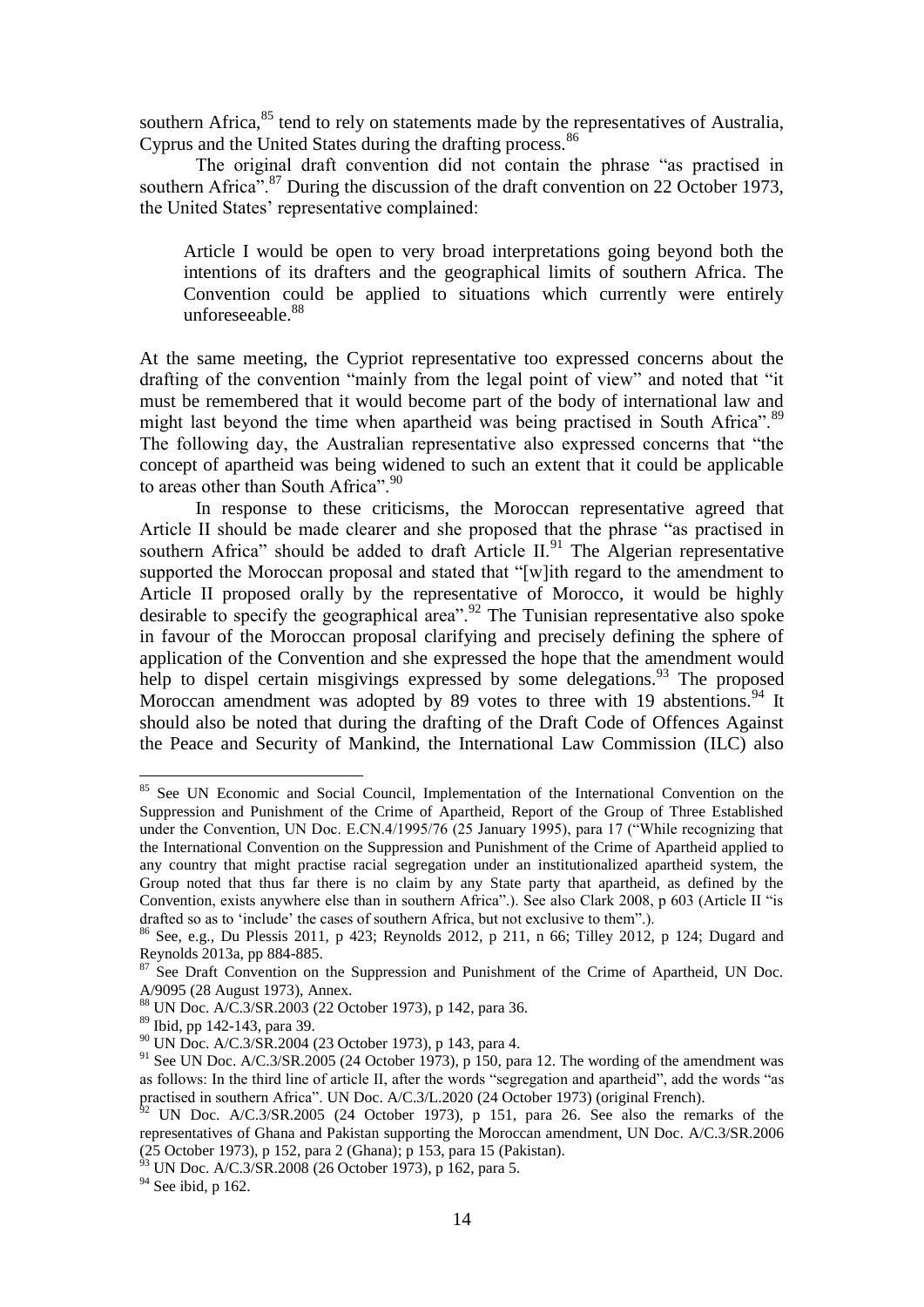expressed the view that the Apartheid Convention was limited in its geographical scope to southern Africa.<sup>95</sup>

The second problem with asserting the customary status of a crime of apartheid based on the Apartheid Convention is the lack of a universal *opinio iuris*. 96 Not only was the Apartheid Convention rejected by the vast majority of Western states, an overwhelming majority of the states that actually ratified the Apartheid Convention conspicuously failed to incorporate the crime into their domestic law prior to the drafting of the ICC Statute.  $97$ 

Even if the Apartheid Convention could be regarded as the basis of a general customary crime of apartheid, the ambit of this crime could not be wider than the conventional crime on which it was based and thus any such customary international crime against humanity would be restricted to the geographical limits of southern Africa and would consequently be inapplicable to the Israeli-Palestinian conflict. Further, given the express limitations on the geographical scope of the Apartheid Convention, it also cannot apply *qua* treaty to the Israeli-Palestinian conflict notwithstanding the fact that the United Nations Treaty Database records the accession of the State of Palestine to the Apartheid Convention on 2 April 2014.

#### *5.6.3 The customary status of Article 85(4)(c) of AP I*

There are two key factors in the assertion of the existence of a customary war crime of apartheid with potential application to the Israeli-Palestinian conflict. First, unlike the Apartheid Convention, there are no express geographical limits to the operation of Article 85(4)(c) of AP I and, second, the extensive ratification of AP I (174 states are currently party to AP I) raises at least a rebuttable presumption with regard to the customary status of its main provisions.

With regard to the first factor, whilst there are no express geographical limits vis-à-vis Article 85(4)(c) of AP I, an examination of the *travaux préparatoires* of AP I reveals that the racist regimes in southern Africa were the sole targets. In the context of treaty interpretation, the principle of contemporaneity provides:

The terms of a treaty must be interpreted according to the meaning which they possessed, or which would have been attributed to them, and in the light of the current linguistic usage, at the time when the treaty was originally concluded.<sup>98</sup>

If, at the time that AP I was originally concluded, the current linguistic usage of the term apartheid was limited to South Africa, then Article 85(4)(c) of AP I could only be applied to the Israeli-Palestinian conflict by analogy. However, as early as 1961, the "architect of apartheid", South African Prime Minister Hendrik Verwoerd, criticised what he saw as Israeli hypocrisy in voting in favour of a UNGA resolution deploring South Africa's policies based on racial discrimination as reprehensible and

<sup>&</sup>lt;sup>95</sup> Draft Code of Crimes Against the Peace and Security of Mankind, reprinted in [1991] Yearbook of the ILC, Vol II(2), 79-107, p 103, para 4.

<sup>96</sup> Cassese 2008, p 13; Hannum 1997, p 144; Tomuschat 1995, p 54.

<sup>97</sup> See Amnesty International 2011 and note the frequent statements that "*apartheid* is not defined/included in the Penal Code [of state  $X$ ]..., so prosecutions would have to be for ordinary crimes" in relation to states that are parties to the Apartheid Convention. See also Carrillo and Nelson 2013, p 13 (noting that 10 out of 34 States (29%) surveyed in 2013 excluded apartheid from the list of prohibited acts in their CAH (crimes against humanity) legislation and that "seven of these 10 States have ratified or acceded to the Convention on Apartheid".).

 $98$  Fitzmaurice 1957, p 212. See also Kotzur 2012.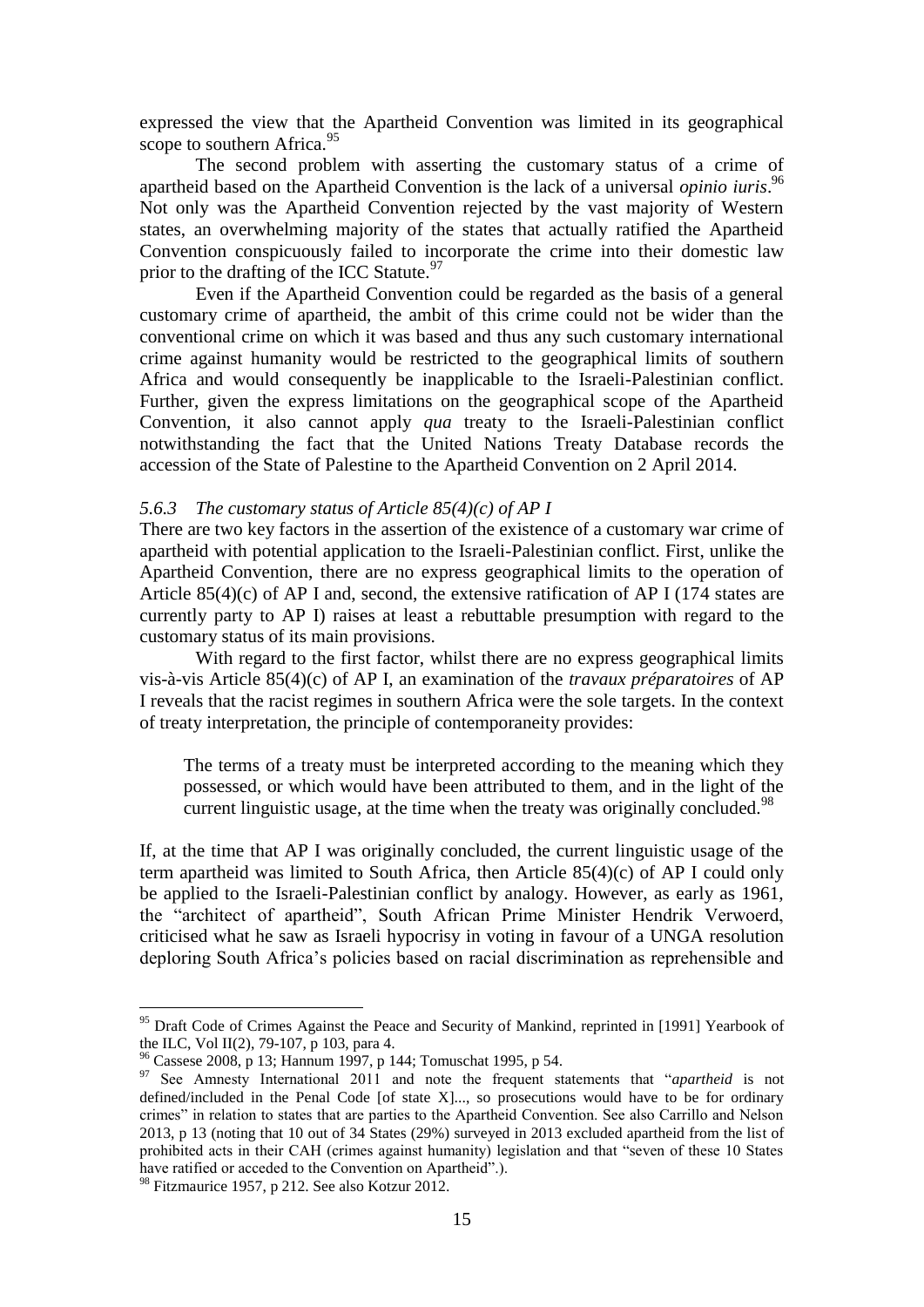repugnant to human dignity<sup>99</sup> on the grounds that Israel, like South Africa, was an apartheid state.<sup>100</sup>

In the early 1970s, some Palestinian authors also compared Israeli proposals for limited Palestinian autonomy with the Bantustan strategy in South Africa.<sup>101</sup> In an infamous 1975 UNGA resolution (revoked in 1991) declaring Zionism to be a form of racism and racial discrimination, the UNGA took note of an Organisation of African Unity resolution which considered that the racist regimes in occupied Palestine and in Rhodesia (now Zimbabwe) and South Africa had a common imperialist origin and the same racist structure.<sup>102</sup>

In its 1975 resolution on the inter-temporal problem, *L'Institut de Droit International* noted:

Lorsqu'une disposition conventionnelle se réfère à une notion juridique ou autre sans la définir, il convient de recourir aux méthodes habituelles d'interprétation pour déterminer si cette notion doit être comprise dans son acception au moment de l'établissement de la disposition ou dans son acception au moment de l'application. 103

Thus, even if the current linguistic usage of the term "apartheid" was limited to southern Africa in 1977, a dynamic (evolutive) interpretation might still be appropriate, and the principle of contemporaneity is increasingly honoured only in the breach.<sup>104</sup> Although it is an accepted principle that criminal law provisions must not be extensively construed to the accused's detriment, in *S.W. v. United Kingdom,*<sup>105</sup> the European Court of Human Rights held that an evolutive interpretation of a common law principle (that a husband could not be found guilty of rape upon his wife) was not incompatible with the principle of legality contained in Article 7 of the European Convention on Human Rights.<sup>106</sup>

With regard to the second factor (the customary status of the grave breaches regime in AP I due to the number of ratifications), the inclusion of the "practices of *apartheid*" in the list of grave breaches of AP I was controversial<sup>107</sup> and the

<sup>&</sup>lt;sup>99</sup> UNGA Res. 1598 (XV) (13 April 1961).

<sup>&</sup>lt;sup>100</sup> The Rand Daily Mail, "Premier Lashes Israel" (23 November 1961), as quoted in Clarno 2009, p 66. <sup>101</sup> Clarno 2009, p 67.

<sup>&</sup>lt;sup>102</sup> UNGA Res. 3379 (XXX) (10 November 1975). Revoked by UNGA Res. 64/86 (16 December 1991).

 $103$  Institut de Droit International 1975, p 538, para 4. The official translation of the authentic French text reads as follows: "Wherever a provision of a treaty refers to a legal or other concept without defining it, it is appropriate to have recourse to the usual methods of interpretation in order to determine whether the concept is to be interpreted as understood at the time when the provision was drawn up or at the time of its application".

<sup>104</sup> See, e.g., ICJ, *Case Concerning the Dispute Regarding Navigational and Related Rights (Costa Rica v Nicaragua)*, Merits Judgment, (2009) ICJ Rep 213, pp 241-244, paras 62-71; *Arbitration regarding the Iron Rhine ("IJzeren Rijn") Railway (Belgium v the Netherlands)*, Award of the Arbitral Tribunal (24 May 2005), 27 Reports of International Arbitral Awards (2008), 35-125, pp 72-75, paras 79-84, noting "a general support among the leading writers today for evolutive interpretation of treaties" (para 81). See also Higgins 1996 (reprinted in Higgins 2009); Jennings and Watts 1996, pp 1281-1282, para 633.

<sup>105</sup> ECtHR, *S.W. v The United Kingdom*, Judgment (App. No. 20166/92), 22 November 1995.

<sup>&</sup>lt;sup>106</sup> Convention for the Protection of Human Rights and Fundamental Freedoms, opened for signature 4 November 1950, 213 UNTS 222 (entered into force 3 September 1953) (European Convention on Human Rights).

<sup>107</sup> See *supra* sections 5.2.3 – 5.2.4.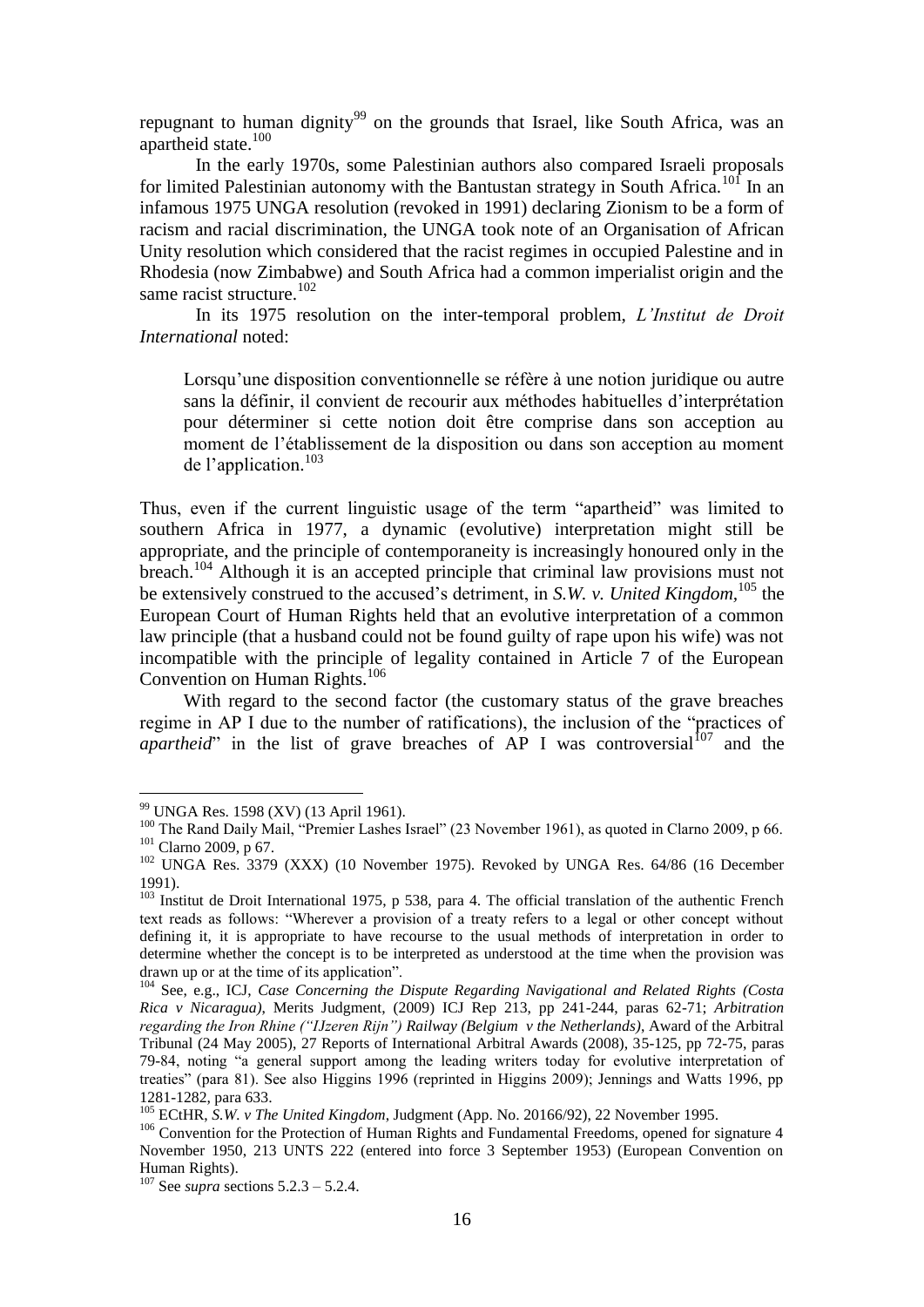ambivalence towards the grave breaches regime in AP I was evident during the drafting of the ICC Statute. The New Zealand representative, for example, argued:

the definition of war crimes must not fall short of existing, widely accepted standards of international humanitarian law as reflected in the Geneva Conventions and Additional Protocols, which, given the large number of State parties thereto, constituted customary international law.<sup>108</sup>

Views hostile to the customary status of the definitions of war crimes in AP I were also expressed (particularly from Israel)<sup>109</sup> and the absence of the practices of apartheid from the list of war crimes in the ICC Statute suggests continuing unease over the drafting of Article  $85(4)(c)$  of AP I (notably the problem of category error; i.e., there is no necessary link between the practices of apartheid and armed conflicts). $110$ 

#### *5.6.4 The customary status of the crime of apartheid as a crime against humanity in the ICC Statute*

Darryl Robinson has argued that the delegations participating in the Rome Conference were keen to limit the definitions of crimes against humanity to existing customary law and that, with regard to enforced disappearances and the crime of apartheid, both could be regarded as examples of other inhuman acts that now deserved express recognition due to the special concern of the international community.<sup>111</sup> However, in the case of enforced disappearances, the ICC's Elements of Crimes makes it clear that it is to be regarded as a progressive development.<sup>112</sup> No such restriction is included in the elements of the crime against humanity of apartheid but, as Professor Kai Ambos acknowledges, the customary law character of the crime is controversial.<sup>113</sup>

With regard to the customary status of apartheid as a crime against humanity, two possible dates should be considered. First, if the definition of the crime in Article 7(1)(j) of the ICC Statute can be regarded as crystallisation of earlier state practice, then the date of adoption of the ICC Statute (17 July 1998) would be the critical date. However, and second, if the ICC Statute is to be regarded as a new beginning for the worldwide application of the crime of apartheid (progressive development), then only subsequent state practice will suffice. It might be possible to regard the date of the coming into force of the ICC Statute (1 July 2002) as the critical date, but various studies of the ambit of universal criminal jurisdiction made after the adoption and coming into force of the ICC Statute have failed to include the crime of apartheid in their list of customary crimes against humanity although the uncertainty surrounding the status of the crime of apartheid was noted.

<sup>108</sup> Fourth Meeting of the Committee of the Whole, *supra* n 42, p 160, para 64. See also p 161, para 72 (Denmark); p 161, para 74 (Sweden). Fifth Meeting of the Committee of the Whole, *supra* n 46, p 162, para 9 (Kuwait); p 163, para 20 (Saudi Arabia); p 168, para 91 (Chile); p 168, para 94 (South Africa). <sup>109</sup> Fifth Meeting of the Committee of the Whole, *supra* n 46, p 167, para 79.

<sup>&</sup>lt;sup>110</sup> Contrary to some assertions (see, e.g., Levie 1993, p 470, n 4; Solis 2010, p 134, n 67), there is nothing in the so-called Matheson statement that can be read as an acceptance of the customary status of Article 85(4)(c) of API by the United States. See Matheson 1987, p 428. "Certain of the principles contained in [the final part of Protocol I] also merit acceptance as customary law", but Article  $85(4)(c)$ of API is not specified as belonging to this category.

 $111$  Robinson 1999, p 55.

 $112$  See ICC 2011, p 11, n 24.

<sup>113</sup> Ambos 2014, p 113. See also Zahar 2009; Cassese et al. 2011, p 11; Gebhard 2012, p 467; Eden 2014.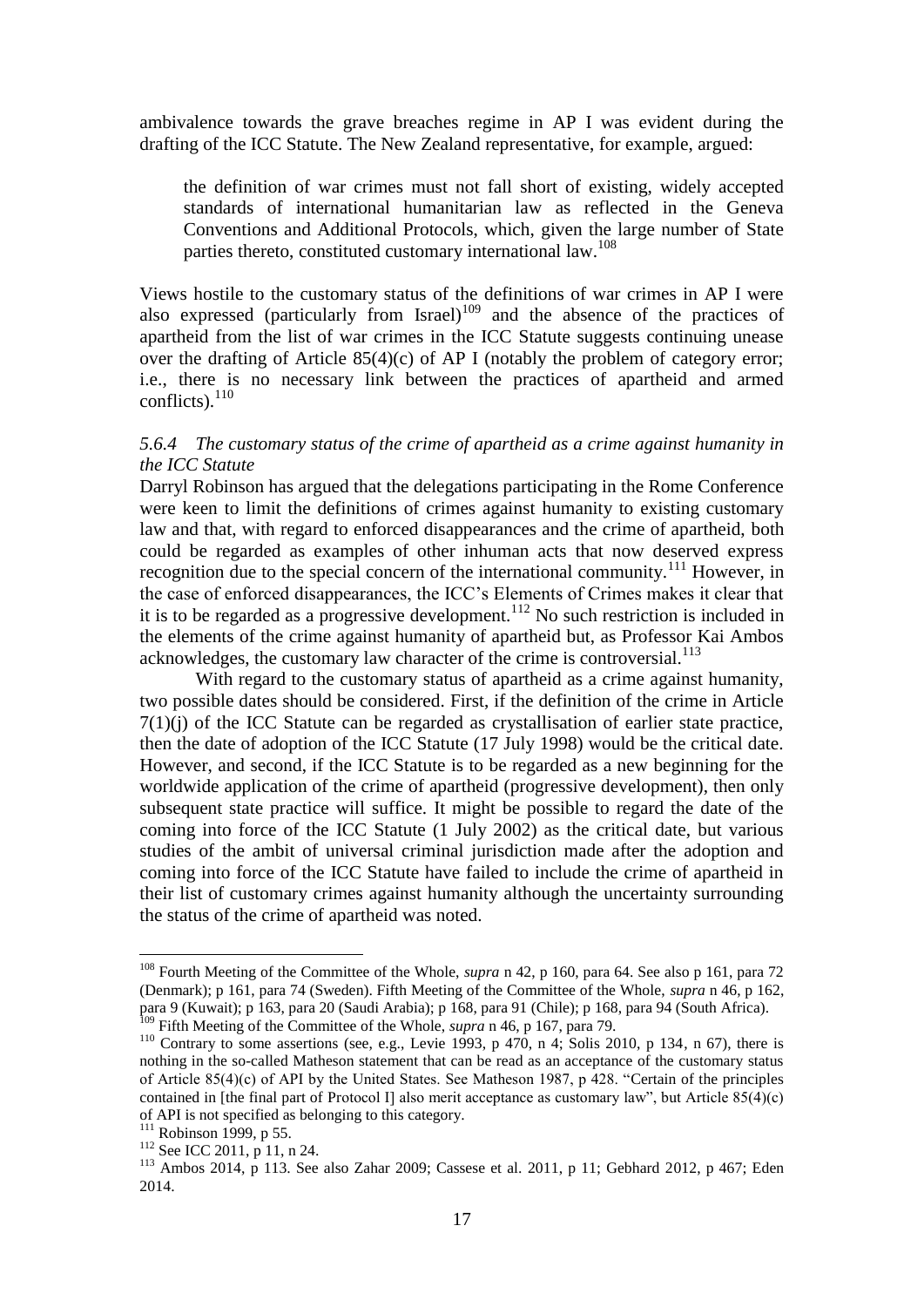The 2001 Princeton Principles on Universal Jurisdiction observed that "*Apartheid*, terrorism, and drug crimes were raised as candidates for inclusion"<sup>114</sup> and the 2002 preamble to the *Cairo-Arusha Principles on Universal Jurisdiction in Respect of Gross Human Rights Offences: An African Perspective* similarly expresses concern at the fact that "certain offences which have particular resonance in Africa, such as the crime of *apartheid*, have so far not attracted prosecution under the principle of universal jurisdiction".<sup>115</sup> The 2005 *Institut de Droit International* report on universal criminal jurisdiction also failed to include apartheid in the list of crimes to which universal jurisdiction applied.<sup>116</sup> I have argued elsewhere that the use of the "copy out" technique (i.e., the incorporation of the ICC Statute's definition of crimes against humanity into domestic law) by states not party to the ICC Statute will end this uncertainty once and for all. $^{117}$ 

#### *5.6.5 The crime of apartheid and the problem of legality*

Prior to the drafting of the ICC Statute, all the international instruments criminalising apartheid were created with a specific target in mind and, thus, it can be argued that the crimes that they contain could only be applied to the Israeli-Palestinian conflict by analogy. The prohibition against analogy is a generally accepted component of the *nullum crimen* principle,<sup>118</sup> and this may make the application of international instruments criminalising apartheid drafted before the end of the Apartheid era difficult to apply to the Israeli-Palestinian conflict in spite of the absence of any express geographical limitations in Article 85(4)(c) of AP I (unless the principle of dynamic (evolutive) interpretation can be applied to this grave breach).<sup>119</sup>

The interdiction of analogy as part of the principle of legality is particularly important here because the fact that Israel is a party to ICERD has surprising ramifications for the applicability of a customary law crime of apartheid to the Israeli-Palestinian conflict. In various German Border Guards cases, both the European Court of Human Rights<sup>120</sup> and the UN Human Rights Committee<sup>121</sup> have held that where an individual's conduct (albeit in furtherance of an official policy) breaches a binding obligation under international human rights law, a subsequent criminal conviction will not breach the principle of legality; i.e., the rules of international law on the protection of human rights ensured that the offences were sufficiently accessible and foreseeable.

Although, as noted above, few states provided for jurisdiction over the crime of apartheid prior to their ratification of AP I and the ICC Statute, the principle of non-retroactivity or *nullum crimen, nulla poena sine lege praevia* is not breached by the failure to incorporate an international crime into domestic law as the *Eichmann*

<sup>114</sup> Macedo 2001, p 48.

<sup>&</sup>lt;sup>115</sup> See Kwakwa 2002, pp 419-420. See also Bultz 2013, p 218. Asserting that the lack of judicial application of the Apartheid Convention weakens the customary status of the crime of apartheid.

 $1^{16}$  Tomuschat 2005, p 246. But see also Institut de Droit International 2005, pp 212 ("Disagreement" was also expressed with regard to Mr Tomuschat's comments on apartheid".), 236 ("[Mr Koroma] expressed his irritation with the lengthy treatment of the crime of apartheid, because it was included in the Rome Statute and therefore such ruminations were unnecessary".).

<sup>&</sup>lt;sup>117</sup> See Eden 2014, pp 189-191.

<sup>118</sup> See generally Kreß 2012, p 897, para 28. See also PCIJ, *Consistency of Certain Danzig Legislative Decrees with the Constitution of the Free City*, Advisory Opinion (4 December 1935), 1953 PCIJ, Series A/B No. 65, p 51 ("In other words, criminal laws may not be applied by analogy".) <sup>119</sup> See *supra* text accompanying footnotes 97-105.

<sup>120</sup> ECtHR, *Streletz, Kessler and Krenz v Germany*, Grand Chamber Judgment (App. Nos. 34044/96, 33532/97, 44801/98), 22 March 2001.

<sup>121</sup> Human Rights Committee, *Baumgarten v Germany*, Communication No. 960/2000, UN Doc. CCPR/C/960/2000 (31 July 2003), para 9.5.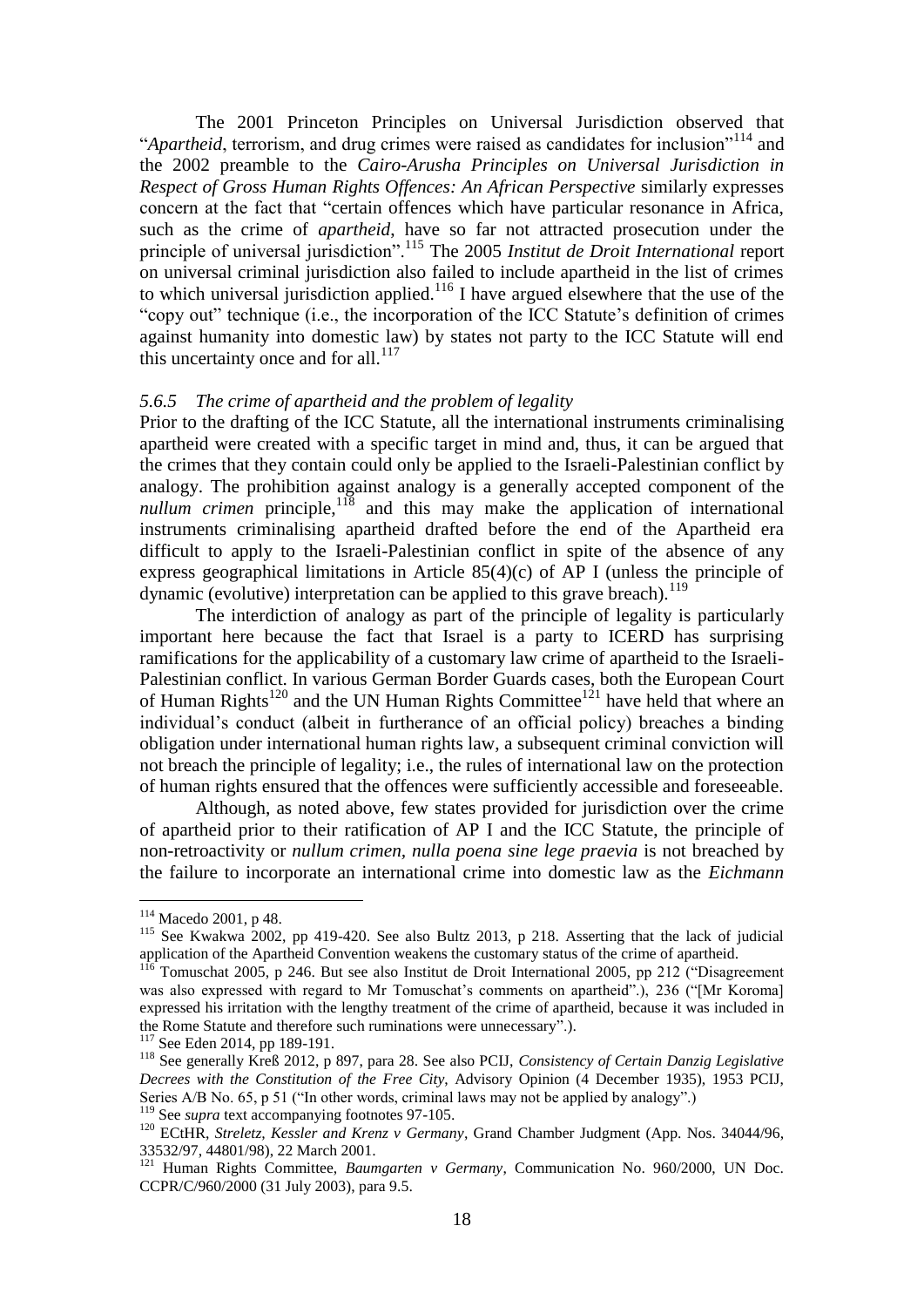case demonstrates.<sup>122</sup> Although Eichmann was convicted of both war crimes and crimes against humanity, recent state practice suggests that retrospective legislation is more easily applied to war crimes than crimes against humanity.<sup>123</sup>

#### *5.6.6 Conclusion*

If doubt remains over the customary status of the crime of apartheid as a crime against humanity, a much stronger case can be made for the customary status of the "practices of *apartheid*" as a war crime. Although Article 85(4)(c) of AP I was both a progressive development and specifically targeted at South Africa, a provision representing progressive development in one multilateral treaty may be regarded as a codification if repeated in a later multilateral treaty. Had apartheid been included in the list of war crimes in Article 8 of the ICC Statute, this would certainly have entailed the codification of the "practices of *apartheid*" as a war crime. However, its absence from the list of war crimes in the ICC Statute weakens but does not necessarily destroy the argument for the customary status of Article 85(4)(c) of AP I for several reasons. First, Article  $7(1)(i)$  ICC Statute confirms the status of apartheid as an international crime albeit as a crime against humanity. Second, the fact that the ICC Statute recognises that crimes against humanity can be committed outside the context of an armed conflict entails that the war crime of the "practices of *apartheid*" is, in effect, a lesser-included offence rendering its inclusion in the ICC Statute as a war crime redundant.<sup>124</sup> Third, the inclusion of the crime of apartheid in the ICC Statute can be regarded as acceptance that the concept of apartheid has a worldwide application. Finally, Article 10 of the ICC Statute expressly stipulates that the failure to include a crime cannot be interpreted as limiting or prejudicing existing or developing rules of international law "for purposes other than this Statute".

In her reply to Dugard and Reynolds' recent article in the *European Journal of International Law*, Professor Yaffa Zilbershats accepted the premise that apartheid as practised in the former South Africa "remains today a crime against the law of nations applicable to states practising a similar regime", $125$  but asserted that the fundamental error underlying the authors' analysis is that apartheid "both in wider usage and specifically in the South African experience, is characterized by the institutionalized racism of a government against citizens and residents under its sovereign regime".<sup>126</sup> While this might potentially be true of the underlying conceptualisation of crimes against humanity generally, it is certainly not true of the underlying conceptualisation of war crimes, and Article  $85(4)(c)$  of AP I is fully applicable to occupied territories.<sup>127</sup> Further, as Dugard and Reynolds noted in their rejoinder to

<u>.</u>

<sup>122</sup>District Court of Jerusalem, *Attorney-General of the Government of Israel v Eichmann*, Judgment (11 December 1961), 36 ILR 5-276. Although it should be noted that the Israeli Supreme Court held that "the principle *nullum crimen sine lege, nulla poena sine lege*, in so far as it negates penal legislation with retrospective effect, has not yet become a rule of customary international law", see Israeli Supreme Court, *Attorney-General of the Government of Israel v Eichmann,* Judgment (29 May 1962), 36 ILR 5-277-342, p 281, para 8.

<sup>123</sup> See, e.g., High Court of Australia, *Polyukhovich v Commonwealth of Australia* (1991), 172 CLR 501; Supreme Court of Canada, *R v Finta* [1994] 1 SCR 701 (both recognising that retrospective legislation can be applied to war crimes) and the UK War Crimes Act 1991. See also Gallant 2009, pp 370-371.

<sup>&</sup>lt;sup>124</sup> Although war crimes can consist of a single isolated act, apartheid by its very nature will always require widespread and systematic commission against a civilian population.

 $Zilbershats$  2013, p 916.

 $126$  Ibid.

<sup>&</sup>lt;sup>127</sup> See Gasser and Dörmann 2013, p 277.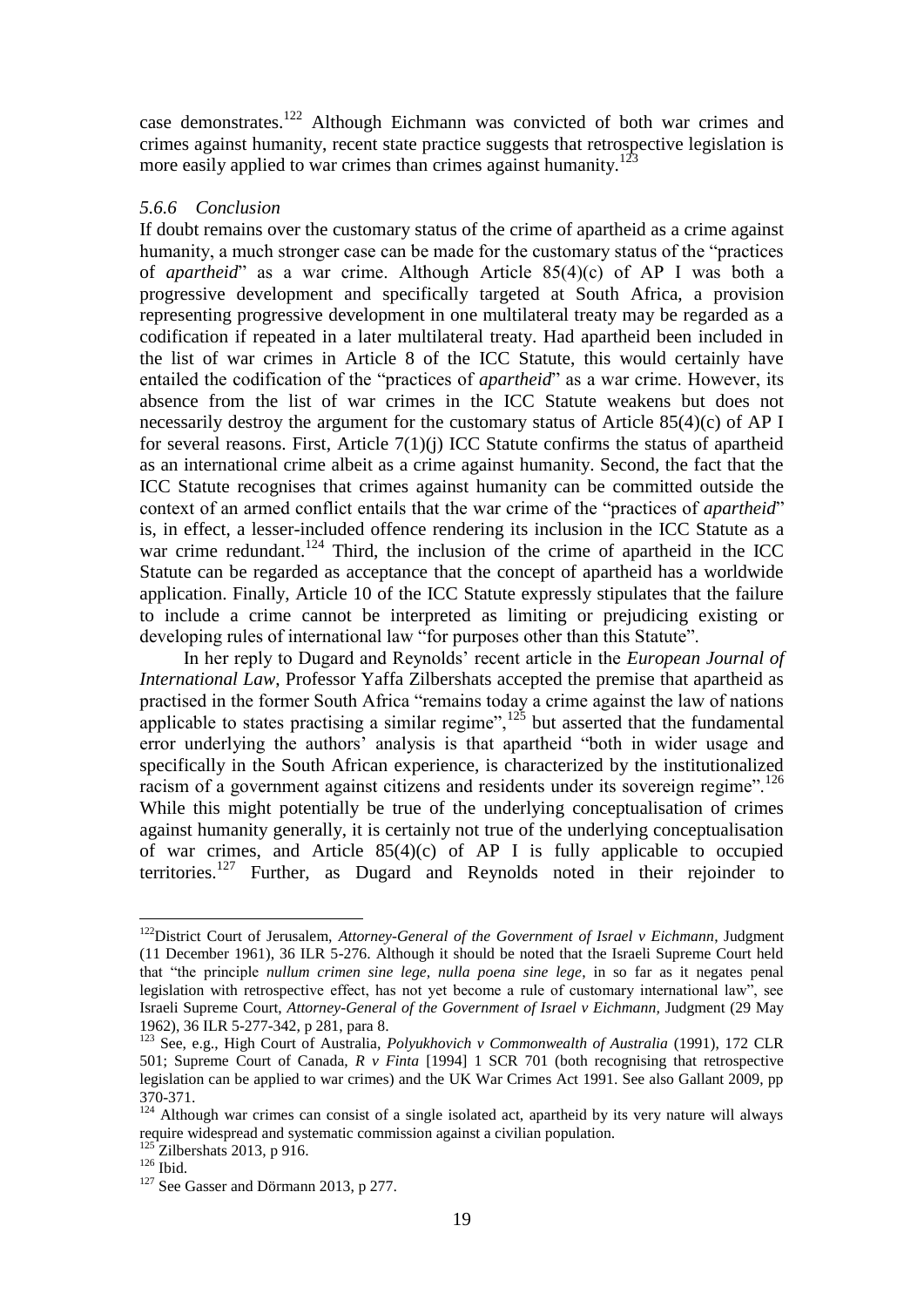Zilbershats,<sup>128</sup> her assertion fails to appreciate the imposition of apartheid policies in the Mandated Territory of South West Africa (now Namibia), which led to the first reference to apartheid as a crime against humanity by the UNGA in  $1965$ <sup>129</sup>

## **5.7 Conclusion**

Although all the international instruments criminalising apartheid prior to the drafting of the ICC Statute were produced as part of the international campaign against South Africa, universally applicable norms of international law can emerge in response to a specific historical experience. The prohibition of genocide is an obvious case-in-point. However, in the relation to the prohibition of genocide, the international crime that resulted was not limited by reference to the specific historical experience that prompted its creation. By contrast, the criminalisation of apartheid prior to the drafting of the ICC Statute needed to be expressly linked to the specific political ideology that motivated its creation in order to avoid any claims of exceptionalism that might have been made in response to a less explicit criminalisation.

If the factual basis exists, the application of the apartheid paradigm to the Israeli-Palestinian conflict can serve an important rhetorical function but—in the absence of a successful Palestinian ratification of the ICC Statute<sup>130</sup>—the question of individual criminal responsibility will be beset by the problem of the principle of legality, specifically the prohibition of analogy, until the question of the customary status of the crime of apartheid is settled. The recent ratification of AP I by the Palestinian Authority<sup>131</sup> may not alter the applicability of the war crime of the "practices of *apartheid*" to the Israel-Palestine conflict unless an evolutive interpretation can be applied to Article  $85(4)(c)$  of AP I. However, even if the customary status of the crime of apartheid (as well as the applicability of Article 85(4)(c) of AP I *qua* treaty) remains in doubt, there can be no doubt that the acts required to enforce any policy of systematic racial discrimination would fall squarely within the definition of clearly established customary law crimes against humanity such as persecution and other inhumane acts. Where applicable, such policies would also breach the obligation contained in Article 27 of the Fourth Geneva Convention to treat protected persons "without any adverse distinction based, in particular on race, religion or political opinion" and the war crime codified in Article 8(2)(b)(viii) of the ICC Statute—"[t]he transfer, directly or indirectly, by the Occupying Power of parts of its own civilian population into the territory it occupies, or the deportation or transfer of all or parts of the population of the occupied territory within or outside this territory"—may be relevant too. $132$ 

<u>.</u>

<sup>&</sup>lt;sup>128</sup> Dugard and Reynolds 2013b.

<sup>&</sup>lt;sup>129</sup> Question of South West Africa, UNGA Res. 2074 (XX) (17 December 1965).

 $130$  In its Report on Preliminary Examination Activities 2013, the ICC's Office of the Prosecutor (OTP) noted that UNGA Resolution 67/19 (29 November 2012) according Palestine non-member observer State status in the United Nations did not cure the invalidity of Palestine's 2009 declaration and, although the OTP considered that Palestine's status at the UNGA was of direct relevance to the ICC's jurisdiction, "at this stage, the Office has no legal basis to open a new preliminary examination".

<sup>&</sup>lt;sup>131</sup> The Palestinian Authority declared itself to be a party to the four 1949 Geneva Conventions of 12 August 1949 and API (but not APII) on 2 April 2014. Switzerland formally registered this accession on 10 April 2014. See L'Agence France-Presse (AFP), "Confirmation que la Palestine est partie aux Conventions de Genève", available at: [http://www.afp.com/fr/node/2278155.](http://www.afp.com/fr/node/2278155) Accessed 30 April 2014.  $\frac{132}{132}$  See, e.g., Report of the independent international fact-finding mission to investigate the implications

of the Israeli settlements on the civil, political, economic, social and cultural rights of the Palestinian people throughout the Occupied Palestinian Territory, including East Jerusalem, UN Doc. A/HRE/22/63 (7 February 2013).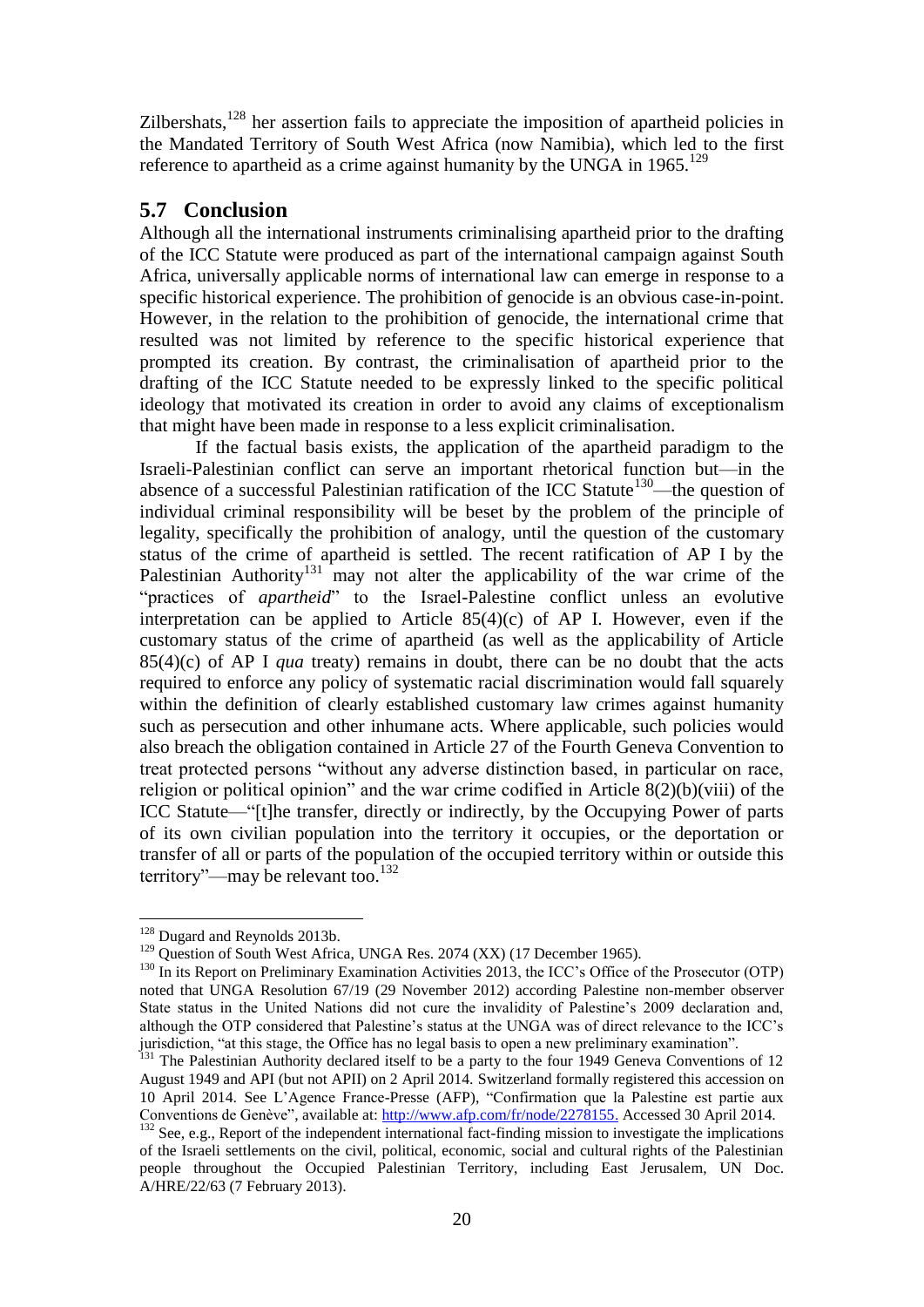#### **References**

- Ambos K (2014) Treatise on International Criminal Law (vol II: The Crimes and Sentencing). Oxford University Press, Oxford
- Amnesty International (2011) Universal Jurisdiction: A Preliminary Survey of Legislation Around the World
- Bellinger J, Hayes W (2007) A US government response to the International Committee of the Red Cross study Customary International Humanitarian Law. 89 International Review of the Red Cross, 443-471
- Bultz A (2013) Redefining Apartheid in International Criminal Law. 24 Criminal Law Forum, 205-233
- Carrillo A, Nelson A (2013) Comparative Law Study and Analysis of National Legislation Relating to Crimes Against Humanity and Extraterritorial Jurisdiction. www.law.gwu.edu/Academics/EL/clinics/IHRC/Documents/CAH\_Final\_Web.pdf. Accessed 12 May 2014
- Carter J (2006) Palestine: Peace not Apartheid. Simon & Schuster Inc., New York
- Cassese A (2008) International Criminal Law, 2nd edn. Oxford University Press, Oxford
- Cassese A (2013) Cassese's International Criminal Law, 3rd edn (revised by Cassese A, Gaeta P). Oxford University Press, Oxford
- Cassese A, Acquaviva G, Fan M, Whiting A (2011) International Criminal Law: Cases and Commentary, Oxford University Press, Oxford
- Clark R (2008) Apartheid. In: Bassiouni M (ed) International Criminal Law (vol I: Sources, Subjects and Contents), 3rd edn, Martinus Nijhoff, Leiden, pp 599-620
- Clarno A (2009) The Empire's New Walls: Sovereignty, Neo-Liberalism and the Production of Space in Post-Apartheid South Africa and Post-Oslo Palestine/Israel. A dissertation submitted in partial fulfilment of the requirements for the degree of Doctor of Philosophy (Sociology) in the University of Michigan. UMI No. 3354120
- Cryer R (2005) Prosecuting International Crimes: Selectivity and the International Criminal Law Regime. Cambridge University Press, Cambridge
- Cryer R (2006) Of Custom, Treaties, Scholars and the Gavel: The Influence of the International Criminal Tribunals on the ICRC Customary Study. 11 Journal of Conflict and Security Law, 239-263
- Davis U (2003) Apartheid Israel: Possibilities for the Struggle within. Zed Books, London
- Díaz Polanco P (2010) Israel y la discriminación de la minoría palestino israelí: la institucionalización del "Apartheid". In: Requena y Díez de Revenga M (ed) Luces y sombras de la seguridad internacional en los albores del siglo XX1 (vol II), Instituto Universitario General Gutiérrez Mellado, Madrid, pp 543-562
- Dinstein Y (2006) The ICRC Customary International Humanitarian Law Study. 36 Israel Yearbook on Human Rights, 1-15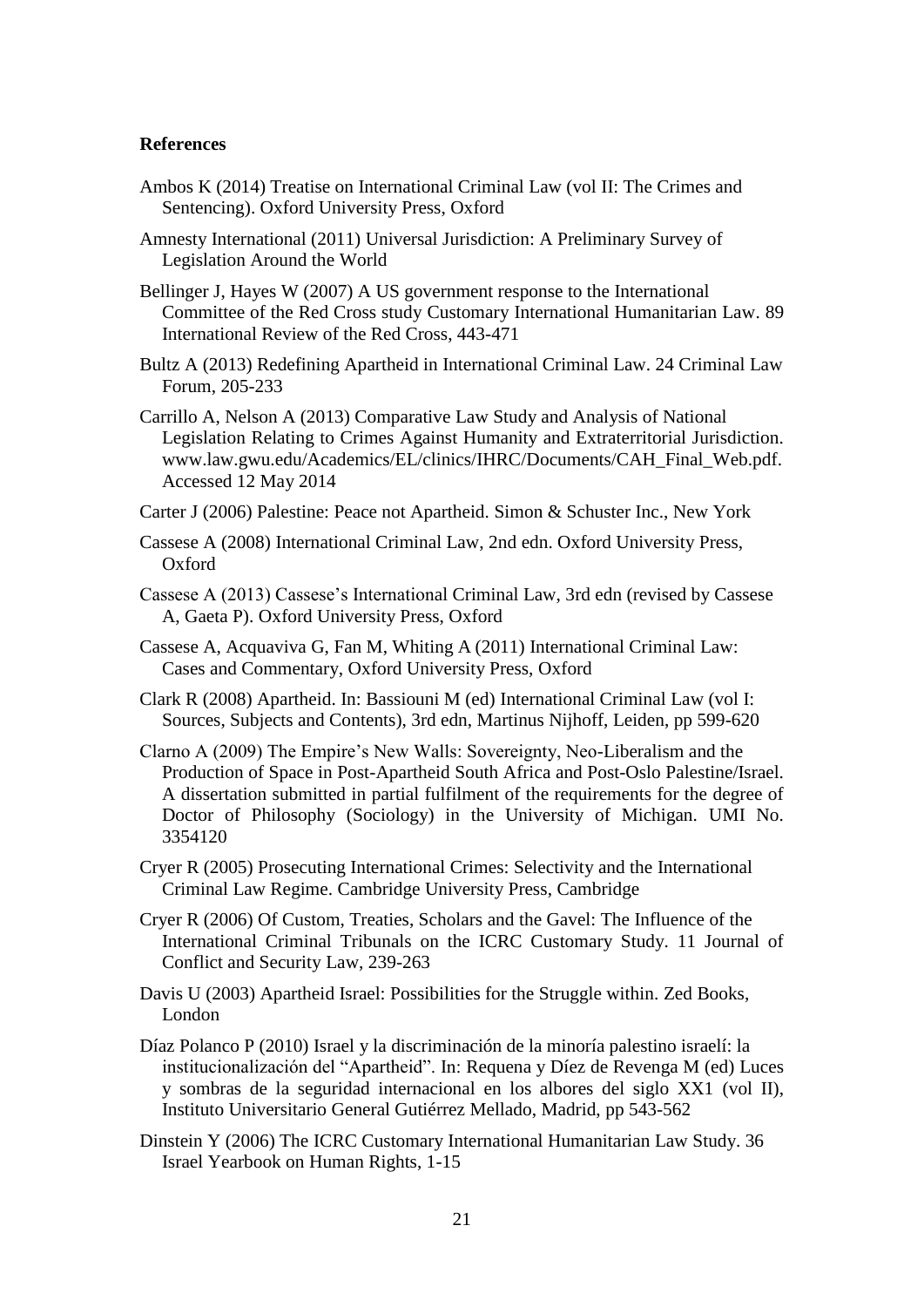- Dinstein Y (2010) The Conduct of Hostilities under the Law of International Armed Conflict, 2nd edn. Cambridge University Press, Cambridge
- Dörmann K (2002) Elements of War Crimes under the Rome Statute of the International Criminal Court: Sources and Commentary. Cambridge University Press, Cambridge
- Dörmann K (2003) War Crimes under the Rome Statute of the International Criminal Court, with a Special Focus on the Negotiations on the Elements of Crimes. 7 Max Planck Yearbook of United Nations Law, 341-407
- Draper G (1976) The Modern Pattern of War Criminality. 6 Israel Yearbook on Human Rights, 9-48
- Du Plessis M (2011) International criminal law: The crime of apartheid revisited. 24 South African Journal of Criminal Justice, 417-428
- Dubow S (2014) Apartheid, 1948-1994. Oxford University Press, Oxford Dugard J (2007) Report of the Special Rapporteur on the situation of human rights in the Palestinian territories occupied since 1967 (29 January 2007). UN Doc. A/HRC/4/17
- Dugard J (2012) L'Apartheid. In: Ascensio H, Decaux E, Pellet A (eds) Droit International Pénal, 2nd edn, Pedone, Paris, pp 197-207
- Dugard J, Reynolds J (2013a) Apartheid, International Law and the Occupied Palestinian Territory. 24 European Journal of International Law, 867-913
- Dugard J, Reynolds J (2013b) Apartheid in Occupied Palestine: A Rejoinder to Yaffa Zilbershats. [www.ejiltalk.org/apartheid-in-occupied-palestine-a-rejoinder-to-yaffa](http://www.ejiltalk.org/apartheid-in-occupied-palestine-a-rejoinder-to-yaffa-zilbershats/)[zilbershats/.](http://www.ejiltalk.org/apartheid-in-occupied-palestine-a-rejoinder-to-yaffa-zilbershats/) Accessed 12 May 2014
- Eden P (2014) The Role of the Rome Statute in the Criminalization of Apartheid. 12 Journal of International Criminal Justice, 171-191
- Falk R (2010) Report of the Special Rapporteur on the situation of human rights in the Palestinian territories occupied since 1967 (30 August 2010). UN Doc. A/65/331
- Falk R (2013) International Law, Apartheid and Israeli responses to BDS. In: Wiles R (ed) Generation Palestine: Voices from the Boycott, Divestment and Sanctions Movement, Pluto Press, London, pp 85-99
- Falk R (2014) Report of the Special Rapporteur on the situation of human rights in the Palestinian territories occupied since 1967 (13 January 2014). UN Doc. A/HRC/25/67
- Fitzmaurice G (1957) The Law and Procedure of the International Court of Justice 1951-1954: Treaty Interpretation and Other Treaty Points. 33 British Yearbook of International Law, 203-293
- Gallant K (2009) The Principle of Legality in International and Comparative Criminal Law. Cambridge University Press, Cambridge
- Gasser H-P, Dörmann K (2013). Protection of the Civilian Population. In: Fleck D (ed) The Handbook of International Humanitarian Law, 3rd edn, Oxford University Press, Oxford, pp 231-320
- Gebhard J (2012) Apartheid. In: Wolfrum R (ed) The Max Planck Encyclopedia of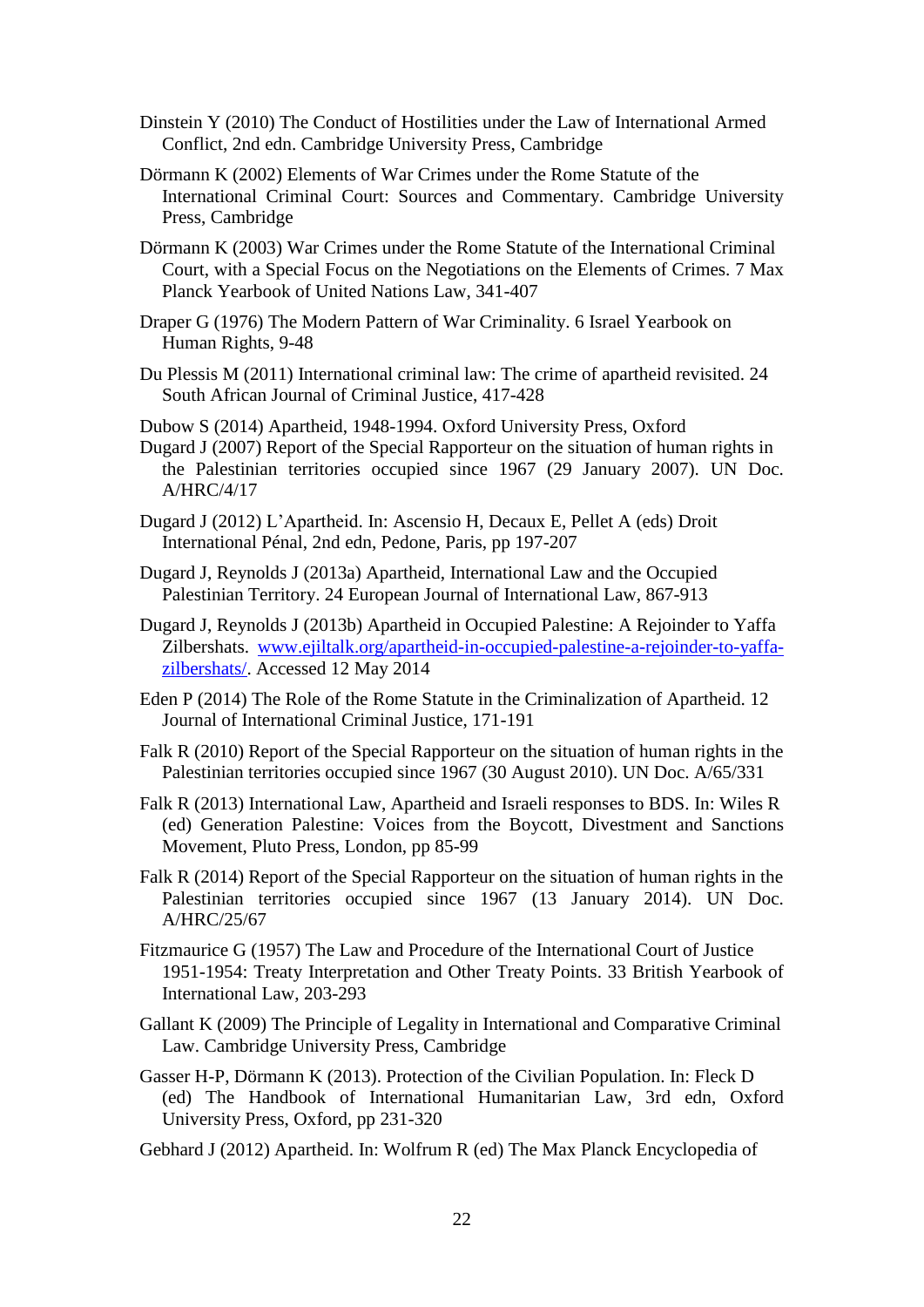Public International Law (vol I: AA to AC), Oxford University Press, Oxford, pp 461-468

- Goldstone R (1 November 2011) Israel and the Apartheid Slander. The New York Times, A27
- Graditzky T (1999) War Crime Issues Before the Rome Diplomatic Conference on the Establishment of an International Criminal Court. 5 University of California Davis Journal of International Law and Policy, 199-217
- Guelke A (2005) Rethinking the Rise and Fall of Apartheid. Palgrave Macmillan, Basingstoke
- Hall C (2008) Article 7 (2)(j)(h): The crime of apartheid. In: Triffterer O (ed) Commentary on the Rome Statute of the International Criminal Court: Observers' Notes, Article by Article, 2nd edn, C. H. Beck/Hart/Nomos, Munich, pp 263-266
- Hannum H (1997) Human Rights. In: Joyner C (ed) The United Nations and International Law, Cambridge University Press, Cambridge, pp 131-154
- Henckaerts J-M (2007) Customary International Humanitarian Law: a response to US comments. 89 International Review of the Red Cross, 473-488
- Henckaerts J-M (2009) The Grave Breaches Regime as Customary International Law. 7 Journal of International Criminal Justice, 683-701
- Henckaerts J-M and Doswald-Beck L (2005a) Customary International Humanitarian Law (vol I: Rules). Cambridge University Press, Cambridge
- Henckaerts J-M and Doswald-Beck L (2005b) Customary International Humanitarian Law (vol II: Practice). Cambridge University Press, Cambridge
- Higgins R (1996) Some Observations on the Inter-temporal Rule in International Law. In: Makarczy J (ed) Theory of International Law at the Threshold of the 21st Century: Essays in honour of Krzysztof Skubiszewski, Kluwer, The Hague, pp 173-181
- Higgins R (2009) Some Observations on the Inter-temporal Rule in International Law. In: Higgins R, Themes and Theories: Selected Essays, Speeches, and Writings in International Law (vol II), Oxford University Press, Oxford, pp 867-874

Institut de Droit International (1975) Le problème intertemporel en droit international public. 56 Annuaire de l'Institut de Droit International, pp 536-541

- Institut de Droit International (2005) Third Question: Universal Criminal Jurisdiction with Respect to the Crime of Genocide, Crimes Against Humanity and War Crimes. 71(II) Annuaire de l'Institut de Droit International, 199-284
- International Criminal Court (2011) Elements of Crimes. ICC-PIDS-LT-03- 002/11\_Eng. [www.icc-cpi.int.](http://www.icc-cpi.int/) Accessed 12 May 2014
- Jennings R, Watts A (1996) Oppenheim's International Law (Vol I), 9th edn. Longman, London
- Kotzur M (2012) Intertemporal Law. In: Wolfrum R (ed) The Max Planck Encyclopedia of Public International Law (vol VI: IN to MA), Oxford University Press, Oxford, pp 278-282
- Kreß C (2012) Nulla poena nullum crimen sine lege. In: Wolfrum R (ed) The Max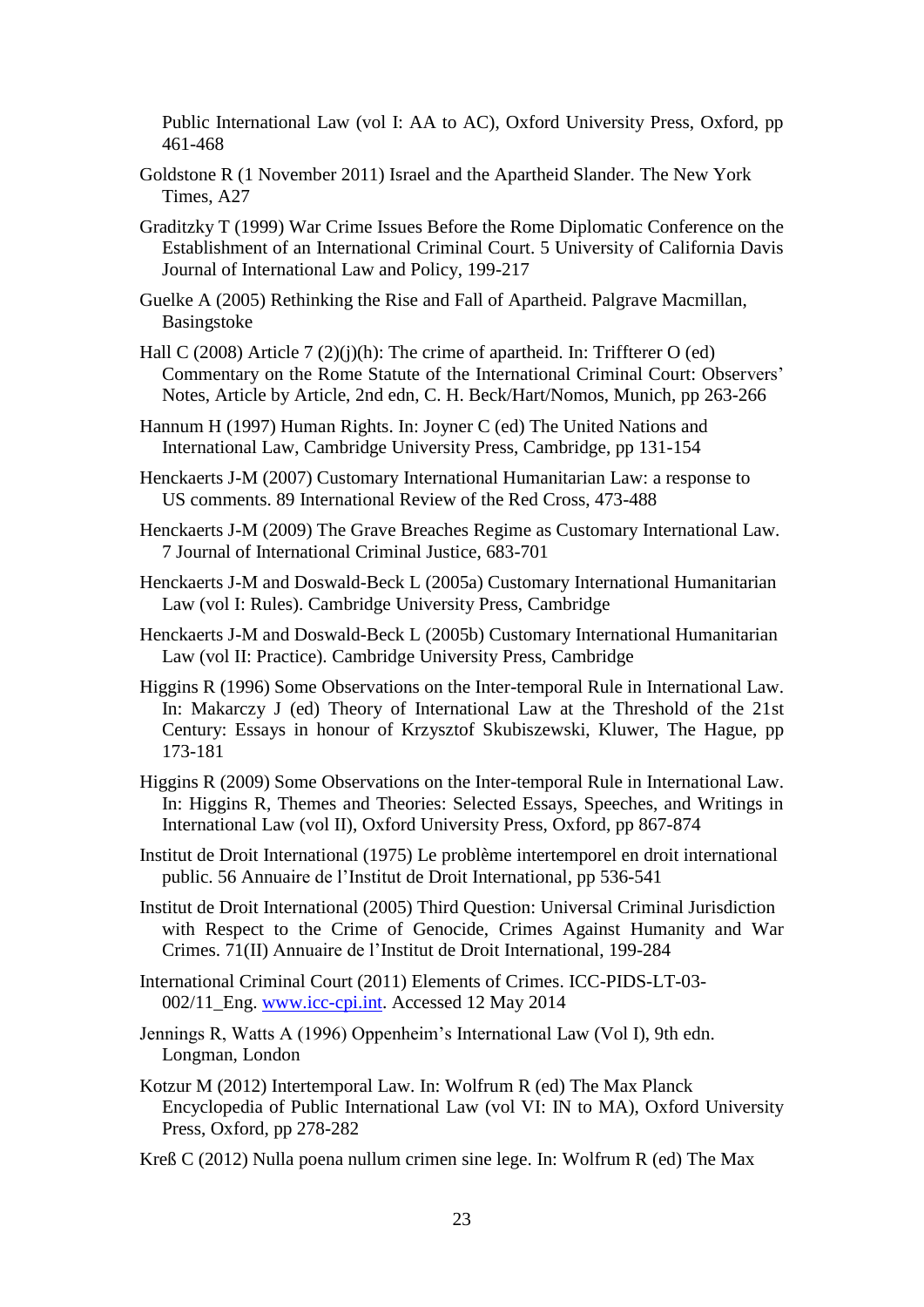Planck Encyclopedia of Public International Law (vol VII: MA to OZ), Oxford University Press, Oxford, pp 889-899

- Kwakwa E (2002) The Cairo-Arusha Principles on Universal Jurisdiction in Respect of Gross Human Rights Offences: Developing the Frontiers of the Principle of Universal Jurisdiction. 10 African Yearbook of International Law, pp 407-430
- Lebrun C (ed) (2013) Israel, un État d'apartheid? Enjeux juridiques et politiques. L'Harmattan, Paris
- Lerner N (1969) The Convention on the Non-Applicability of Statutory Limitations to War Crimes. 4 Israel Law Review, 512-533
- Levie H (1993) The 1977 Protocol I and the United States. 38 Saint Louis University Law Journal, 469-484
- Macedo S (ed) (2001) The Princeton Principles on Universal Jurisdiction. [http://lapa.princeton.edu/hosteddocs/unive\\_jur.pdf.](http://lapa.princeton.edu/hosteddocs/unive_jur.pdf) Accessed 12 May 2014
- Matheson M (1987) Remarks on the United States' Position on the Relation of Customary International Law to the 1977 Protocols Additional to the 1949 Geneva Conventions. 2 American University Journal of International Law and Policy, 419- 431
- McCormack T (2004) Crimes Against Humanity. In: McGoldrick D, Rowe P, Donnelly E (eds), The Permanent International Criminal Court: Legal and Policy Issues, Hart, Oxford, pp 179-202
- McCormack T (2006) An Australian Perspective on the ICRC Customary International Humanitarian Law Study. 82 International Law Studies, 81-97
- McCormack T, Simpson G (1994) The International Law Commission's Draft Code of Crimes against the Peace and Security of Mankind: An Appraisal of the Substantive Provisions. 5 Criminal Law Forum, 1-55
- Morris V, Scharf M (1995) An Insider's Guide to the International Criminal Tribunal for the Former Yugoslavia: A Documentary History and Analysis (vol II). Transnational Publishers Inc., Irvington-on-Hudson (NY)
- Nathan E (17 July 1998) Statement by Judge Eli Nathan, Head of the Delegation of Israel, United Nations Diplomatic Conference of Plenipotentiaries on the Establishment of an International Criminal Court, 9th Plenary Meeting
- Reynolds J (2012) Third world approaches to international law and the ghosts of apartheid. In: Kean D, McDermott Y (eds) The Challenge of Human Rights Past, Present and Future, Edward Elgar Publishing, Cheltenham, pp 194-218
- Robinson D (1999) Defining "Crimes Against Humanity" at the Rome Conference. 93 American Journal of International Law, 43-57
- Sandoz Y (2008) Penal Aspects of International Humanitarian Law. In: Bassiouni M (ed) International Criminal Law (vol I: Sources, Subjects and Contents), 3rd edn, Martinus Nijhoff, Leiden, pp 293-321
- Sandoz Y, Swinarski C, Zimmermann B (eds) (1987) Commentary on the Additional Protocols of 8 June 1977 to the Geneva Conventions of 12 August 1949. Martinus Nijhoff, Geneva
- Schabas W (2003) Interpreting the Statutes of the Ad Hoc Tribunals. In: Vohrah L,